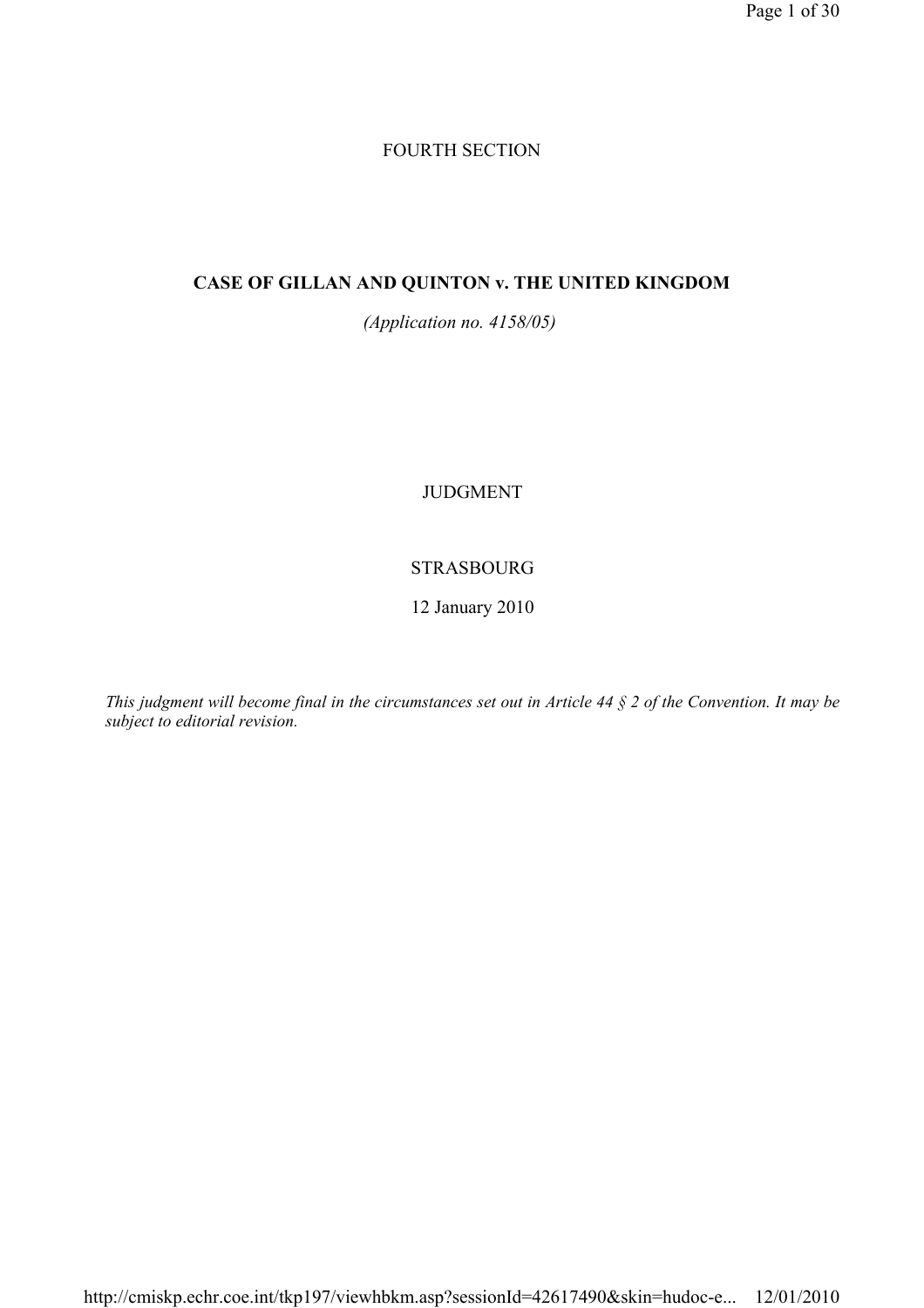## **In the case of Gillan and Quinton v. the United Kingdom,**

The European Court of Human Rights (Fourth Section), sitting as a Chamber composed of: Lech Garlicki, *President,* 

Nicolas Bratza,

Giovanni Bonello,

Ljiljana Mijović,

Päivi Hirvelä,

Ledi Bianku,

Nebojša Vučinić, *judges,* 

and Lawrence Early, *Section Registrar*,

Having deliberated in private on 12 May and 8 December 2009,

Delivers the following judgment, which was adopted on the last-mentioned date:

## **PROCEDURE**

1. The case originated in an application (no. 4158/05) against the United Kingdom of Great Britain and Northern Ireland lodged with the Court under Article 34 of the Convention for the Protection of Human Rights and Fundamental Freedoms ("the Convention") by two British nationals, Mr Kevin Gillan and Ms Pennie Quinton ("the applicants") on 26 January 2005. The completed application form was filed on 30 April 2007.

2. The applicants, who had been granted legal aid, were represented by Ms Corinna Ferguson, a lawyer practising in London. The United Kingdom Government ("the Government") were represented by their Agent, Mr John Grainger, Foreign and Commonwealth Office.

3. The applicants alleged that the powers of stop and search used against them by the police breached their rights under Articles 5, 8, 10 and 11 of the Convention.

4. On 30 May 2008 the President of the Chamber decided to communicate the complaints to the Government. It was also decided to examine the merits of the application at the same time as its admissibility (Article 29 § 3).

5. A hearing took place in public in the Human Rights Building, Strasbourg, on 12 May 2009 (Rule 59 § 3).

There appeared before the Court:

(a) *for the Government*

Mr J. GRAINGER, *Agent*, Mr J. EADIE QC, Mr J. MILFORD, *Counsel,* Mr M. KUMICKI, Mr A. MITHAM, Ms J. GLADSTONE, *Advisers*;

(b) *for the applicants* Mr B. EMMERSON QC, Mr A. BAILIN, *Counsel*, Ms C. FERGUSON, *Adviser*.

The Court heard addresses by Mr Emmerson and Mr Eadie, as well as their answers to questions put by judges.

## THE FACTS

## I. THE CIRCUMSTANCES OF THE CASE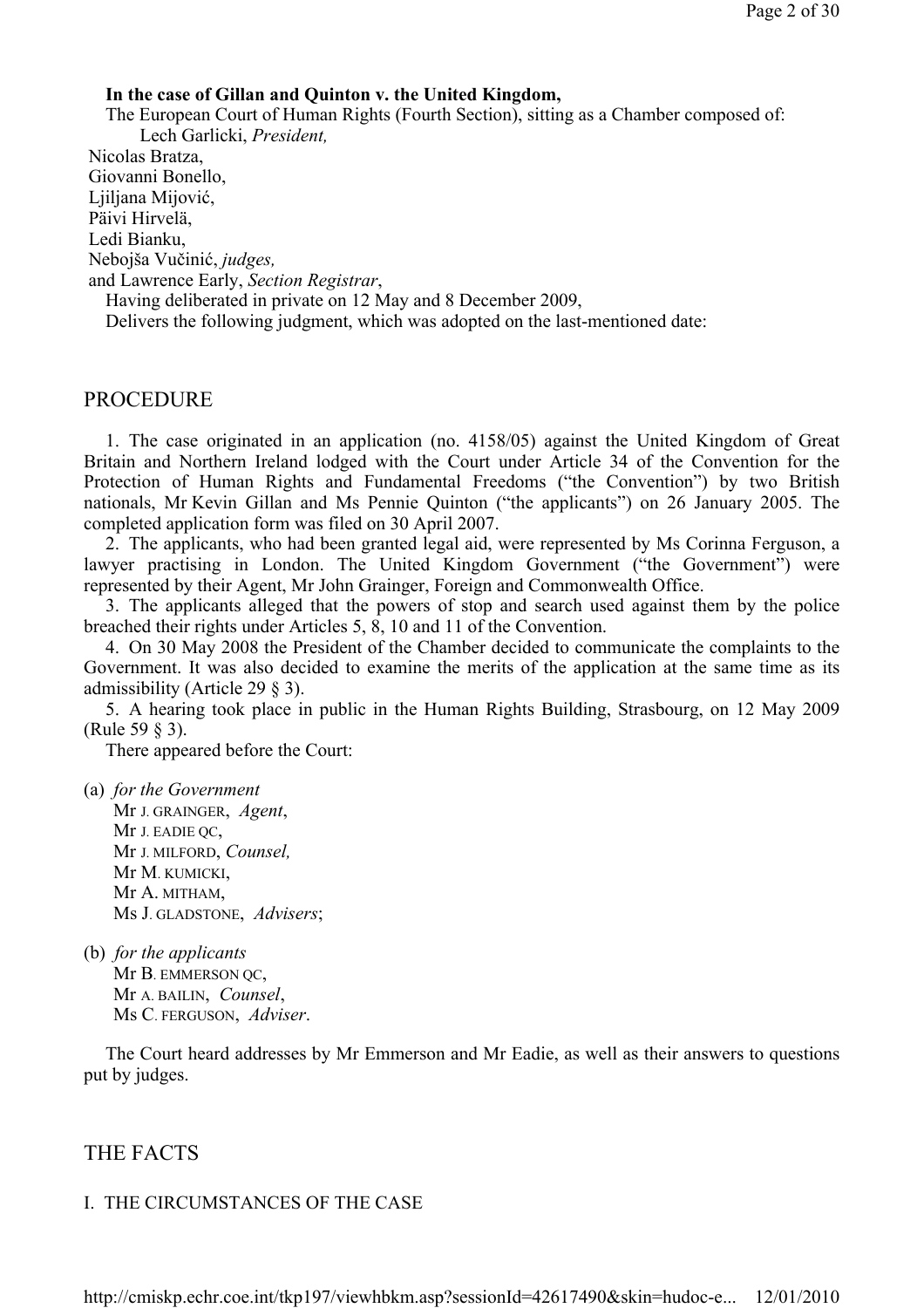6. The applicants were born in 1977 and 1971 respectively and live in London.

## **A. The searches**

7. Between 9 and 12 September 2003 there was a Defence Systems and Equipment International Exhibition ("the arms fair") at the Excel Centre in Docklands, East London, which was the subject of protests and demonstrations.

8. At about 10.30 a.m. on 9 September 2003 the first applicant was riding a bicycle and carrying a rucksack near the arms fair, on his way to join the demonstration. He was stopped and searched by two police officers who told him he was being searched under section 44 of the Terrorism Act 2000 ("the 2000 Act": see paragraphs 28-34 below) for articles which could be used in connection with terrorism. He was handed a notice to that effect. The first applicant claimed he was told in response to his question as to why he was being stopped that it was because a lot of protesters were about and the police were concerned that they would cause trouble. Nothing incriminating was found (although computer printouts giving information about the demonstration were seized by the officers) and the first applicant was allowed to go on his way. He was detained for roughly 20 minutes.

9. At about 1.15 p.m. on 9 September 2003, the second applicant, wearing a photographer's jacket, carrying a small bag and holding a camera in her hand, was stopped close to the arms fair. She had apparently emerged from some bushes. The second applicant, a journalist, was in the area to film the protests. She was searched by a police officer from the Metropolitan Police notwithstanding that she showed her press cards to show who she was. She was told to stop filming. The police officer told her that she was using her powers under sections 44 and 45 of the 2000 Act. Nothing incriminating was found and the second applicant was allowed to go on her way. The record of her search showed she was stopped for five minutes but she thought it was more like thirty minutes. She claimed to have felt so intimidated and distressed that she did not feel able to return to the demonstration although it had been her intention to make a documentary or sell footage of it.

#### **B. The judicial review proceedings**

## *1. The High Court*

10. The applicants sought to challenge the legality of the stop and search powers used against them by way of judicial review. Prior to the High Court hearing, the Secretary of State offered the applicants a procedure which would have enabled the High Court to review in closed session, with the benefit of submissions from a special advocate, the underlying intelligence material which had been the basis for the Secretary of State's decision to confirm the authorisation (section 46 of the 2000 Act: see paragraphs 30-31 below). The applicants, however, indicated that they did not consider it necessary or appropriate to proceed in this way, since they did not intend to challenge the assessment that there was a general threat of terrorism against the United Kingdom. Instead, they contended, first, that the authorisation and confirmation in question, since they formed part of a rolling programme of authorisations covering the entire London area, were *ultra vires* and unlawful, since there were a number of clear indications that Parliament had intended an authorisation under section 44 of the 2000 Act ("a section 44 authorisation") to be given and confirmed only in response to an imminent terrorist threat to a specific location in respect of which normal police powers of stop and search were inadequate. Secondly, the applicants claimed that the use of the section 44 authorisation by police officers to stop and search them at the arms fair was contrary to the legislative purpose and unlawful and that the guidance given to police officers was either nonexistent or calculated to cause officers to misuse the powers. Thirdly, the applicants claimed that the section 44 authorisations and the exercise of powers under them constituted a disproportionate interference with their rights under Articles 5, 8, 9, 10 and 11 of the Convention.

11. On 31 October 2003, the Divisional Court dismissed the application ([2003] EWHC 2545). Lord Justice Brooke, giving the judgment of the court, held that Parliament had envisaged that a section 44 authorisation might cover the whole of a police area as a response to a general threat of terrorist activity on a substantial scale and that the authorisation and the subsequent confirmation by the Secretary of State were not *ultra vires.*

Brooke LJ held as follows, in connection with the applicants' second ground of challenge: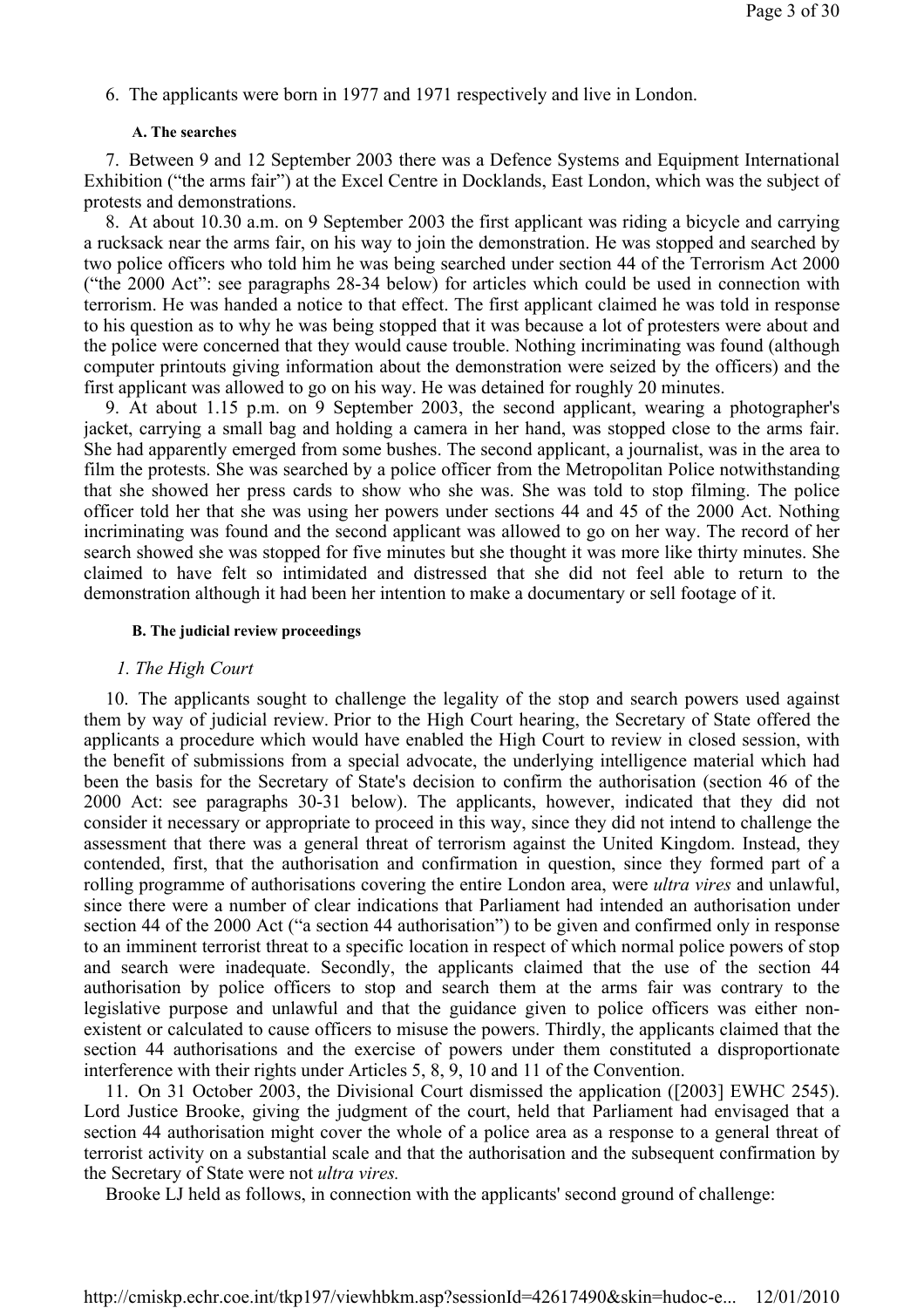"The powers conferred on the police under section 44 are powers which most British people would have hoped were completely unnecessary in this country, particularly in time of peace. People have always been free to come and go in this country as they wish unless the police have reasonable cause to stop them. Parliament has, however, judged that the contemporary threats posed by international terrorism and dissident Irish terrorism are such that as a people we should be content that the police should be able to stop and search us at will for articles that might be connected with terrorism.

It is elementary that if the police abuse these powers and target them disproportionately against those whom they perceive to be no particular friends of theirs the terrorists will have to that extent won. The right to demonstrate peacefully against an arms fair is just as important as the right to walk or cycle about the streets of London without being stopped by the police unless they have reasonable cause. If the police wish to use this extraordinary power to stop and search without cause they must exercise it in a way that does not give rise to legitimate complaints of arbitrary abuse of power.

We are not, however, satisfied that the police's conduct on 9th September entitles either Mr Gillan or Ms Quinton to a public law remedy. There is just enough evidence available to persuade us that, in the absence of any evidence that these powers were being habitually used on occasions which might represent symbolic targets, the arms fair was an occasion which concerned the police sufficiently to persuade them that the use of section 44 powers was needed ... . But it was a fairly close call, and the Metropolitan Police would do well to review their training and briefing and the language of the standard forms they use for section 44 stop/searches if they wish to avoid a similar challenge in future...."

Finally, the court found that the powers were provided for by law and not disproportionate, given the risk of terrorist attack in London.

## *2. The Court of Appeal*

12. The Court of Appeal gave judgment on 29 July 2004 ([2004] EWCA Civ 1067). As to the proper interpretation of the legislation, it held that:

"It is clear that Parliament, unusually, has permitted random stopping and searching, but, as we have already indicated when examining the language of the relevant sections, made the use of that power subject to safeguards. The power is only to be used for a single specified purpose for a period of an authorisation granted by a senior officer and confirmed by the Secretary of State. Furthermore, the authorisation only has a limited life unless renewed.

We do not find it surprising that the word 'expedient' should appear in section 44(3) in conjunction with the power to authorise. The statutory scheme is to leave how the power is to be used to the discretion of the senior officer. In agreement with the Divisional Court, we would give the word its ordinary meaning of advantageous. It is entirely consistent with the framework of the legislation that a power of this sort should be exercised when a senior police officer considers it is advantageous to exercise the power for the prevention of acts of terrorism.

Interpreted in this way, sections 44 and 45 could not conflict with the provisions of the Articles of the ECHR. If those Articles were to be infringed it would be because of the manner of the exercise of the power, not its existence. Any possible infringement of the ECHR would depend on the circumstances in which the power that the sections give is exercised."

13. The Court of Appeal did not consider it necessary to determine whether Article 5 § 1 applied, since it held that any deprivation of liberty was justifiable under Article 5 § 1(b). However it held that, if the point had to be decided, the better view was that there was no deprivation of liberty, taking into account the likely limited nature of any infringement in a normal stop and search and the fact that the main aim would not be to deprive an individual of his liberty but rather to effect a verification of one form or another. Nor did it consider that Articles 10 and 11 applied. Although the applicants' evidence gave some cause for concern that the power had been used against them to control or deter their attendance at the demonstration, those issues had not been tested because the thrust of their argument was directed at the conformity of the legislation with the Convention and, properly used as a measure of limited duration to search for articles connected with terrorism, the stop and search power would not impinge on the rights to freedom of expression or assembly.

14. The respondent Commissioner of the Metropolitan Police had conceded that the stop and search measures amounted to interferences with the applicants' Article 8 rights, and the Court of Appeal accepted that this was the correct approach, describing section 44 as "an extremely wide power to intrude on the privacy of the members of the public". It considered that the interference was, however, in accordance with the law, for the following reasons:

"'The law' that is under criticism here is the statute, not the authorisation. That law is just as much a public record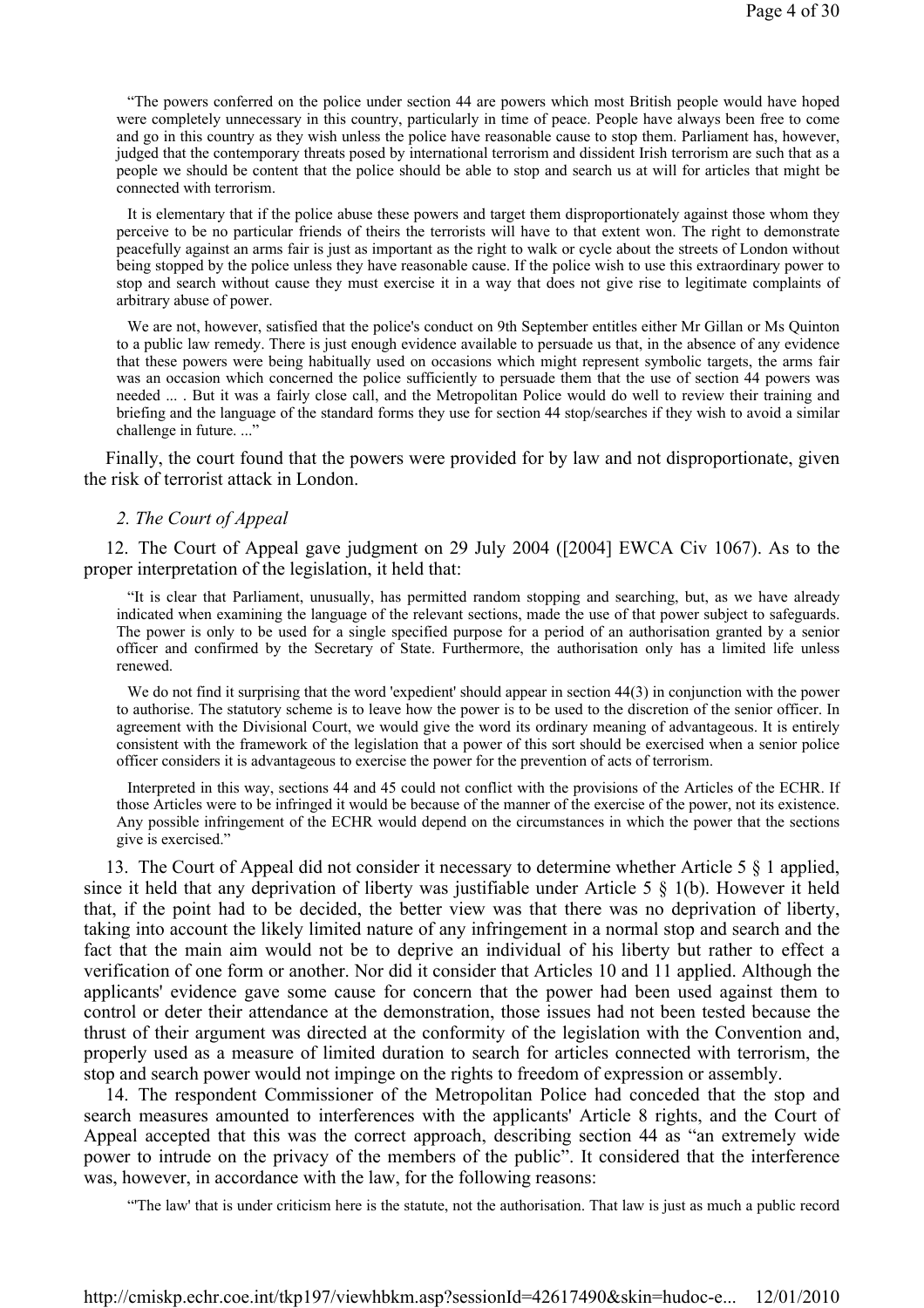as is any other statute. And the provisions are not arbitrary in any relevant sense. Although the police officer does not have to have grounds for suspecting the presence of suspicious articles before stopping a citizen in any particular case (section 45(1)(b)), he can only be authorised to use those powers for limited purposes, and where a decision has been made that the exercise of the powers is expedient for the serious purpose of the prevention of acts of terrorism (section 44(3)). The system, so controlled, cannot be said to be arbitrary in any sense that deprives it of the status of 'law' in the autonomous meaning of that term as understood in Convention jurisprudence. In addition, while the authorisations and their confirmation are not published because not unreasonably it is considered publication could damage the effectiveness of the stop and search powers and as the individual who is stopped has the right to a written statement under section 45(5), in this context the lack of publication does not mean that what occurred was not a procedure prescribed by law."

Furthermore, given the nature of the terrorist threat against the United Kingdom, the authorisation and confirmation of the power could not, as a matter of general principle, be said to be disproportionate: the disadvantage of the intrusion and restraint imposed on even a large number of individuals by being stopped and searched could not possibly match the advantage that accrued from the possibility of a terrorist attack being thereby foiled or deterred. Having regard to the nature of the arms fair, its location near an airport and a previous site of a terrorist incident (connected with the Northern Ireland problems) and the fact that a protest was taking place, the police were entitled to decide that section 44 powers should be exercised in connection with it. However, the inadequacy of the evidence provided by the police concerning the use of the section 44 power in the vicinity of the arms fair made it impossible to come to any conclusion as regards the lawfulness and proportionality of the use of the power against the applicants.

## *3. The House of Lords*

15. The House of Lords, on 8 March 2006, unanimously dismissed the applicants' appeals ([2006] UKHL 12). Lord Bingham, with whom the other Lords agreed, began by observing:

"1. It is an old and cherished tradition of our country that everyone should be free to go about their business in the streets of the land, confident that they will not be stopped and searched by the police unless reasonably suspected of having committed a criminal offence. So jealously has this tradition been guarded that it has almost become a constitutional principle. But it is not an absolute rule. There are, and have for some years been, statutory exceptions to it. These appeals concern an exception now found in sections 44-47 of the Terrorism Act 2000 ('the 2000 Act'). The appellants challenge the use made of these sections and, in the last resort, the sections themselves. Since any departure from the ordinary rule calls for careful scrutiny, their challenge raises issues of general importance."

16. The first issue before the House of Lords was as to the proper construction of the statute. The applicants had argued that section 44(3) should be interpreted as permitting an authorisation to be made only if the decision-maker had reasonable grounds for considering that the powers were necessary and suitable, in all the circumstances, for the prevention of terrorism. Lord Bingham rejected this interpretation, since the word "expedient" in the section had a meaning quite distinct from "necessary". He continued:

"14. ... But there are other reasons also for rejecting the argument. It is true, as already recognised, that section 45 (1)(b), in dispensing with the condition of reasonable suspicion, departs from the normal rule applicable where a constable exercises a power to stop and search. One would therefore incline, within the permissible limits of interpretation, to give 'expedient' a meaning no wider than the context requires. But examination of the statutory context shows that the authorisation and exercise of the power are very closely regulated, leaving no room for the inference that Parliament did not mean what it said. There is indeed every indication that Parliament appreciated the significance of the power it was conferring but thought it an appropriate measure to protect the public against the grave risks posed by terrorism, provided the power was subject to effective constraints. The legislation embodies a series of such constraints. First, an authorisation under section 44(1) or (2) may be given only if the person giving it considers (and, it goes without saying, reasonably considers) it expedient 'for the prevention of acts of terrorism'. The authorisation must be directed to that overriding objective. Secondly, the authorisation may be given only by a very senior police officer. Thirdly, the authorisation cannot extend beyond the boundary of a police force area, and need not extend so far. Fourthly, the authorisation is limited to a period of 28 days, and need not be for so long. Fifthly, the authorisation must be reported to the Secretary of State forthwith. Sixthly, the authorisation lapses after 48 hours if not confirmed by the Secretary of State. Seventhly, the Secretary of State may abbreviate the term of an authorisation, or cancel it with effect from a specified time. Eighthly, a renewed authorisation is subject to the same confirmation procedure. Ninthly, the powers conferred on a constable by an authorisation under sections 44(1) or (2) may only be exercised to search for articles of a kind which could be used in connection with terrorism. Tenthly, Parliament made provision in section 126 for reports on the working of the Act to be made to it at least once a year, which have in the event been made with commendable thoroughness, fairness and expertise by Lord Carlile of Berriew QC. Lastly, it is clear that any misuse of the power to authorise or confirm or search will expose the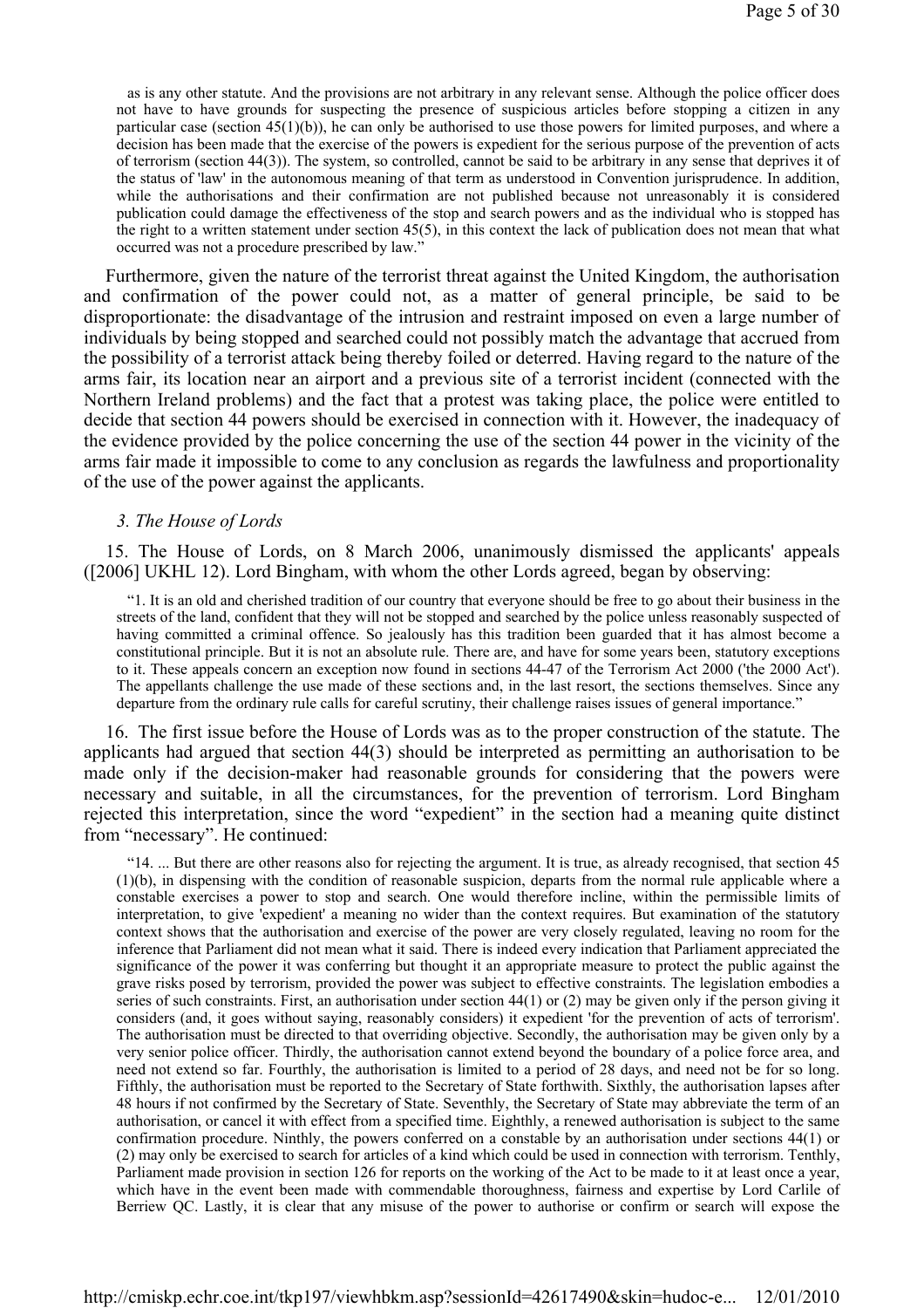authorising officer, the Secretary of State or the constable, as the case may be, to corrective legal action.

15. The principle of legality has no application in this context, since even if these sections are accepted as infringing a fundamental human right, itself a debatable proposition, they do not do so by general words but by provisions of a detailed, specific and unambiguous character. Nor are the appellants assisted by the Home Office circular. This may well represent a cautious official response to the appellants' challenge, and to the urging of Lord Carlile that these powers be sparingly used. But it cannot, even arguably, affect the construction of section 44(3). The effect of that sub-section is that an authorisation may be given if, and only if, the person giving it considers it likely that these stop and search powers will be of significant practical value and utility in seeking to achieve the public end to which these sections are directed, the prevention of acts of terrorism."

17. Lord Bingham rejected the applicants' contention that the "rolling programme" of authorisations had been *ultra vires,* as follows:

"18. The appellants' second, and main, ground of attack was directed to the succession of authorisations which had had effect throughout the Metropolitan Police District since February 2001, continuing until September 2003. It was, they suggested, one thing to authorise the exercise of an exceptional power to counter a particular and specific threat, but quite another to authorise what was, in effect, a continuous ban throughout the London area. Again this is not an unattractive submission. One can imagine that an authorisation renewed month after month might become the product of a routine bureaucratic exercise and not of the informed consideration which sections 44 and 46 clearly require. But all the authorisations and confirmations relevant to these appeals conformed with the statutory limits on duration and area. Renewal was expressly authorised by section 46(7). The authorisations and confirmations complied with the letter of the statute. The evidence of the Assistant Commissioner and Catherine Byrne does not support, and indeed contradicts, the inference of a routine bureaucratic exercise. It may well be that Parliament, legislating before the events of September 2001, did not envisage a continuous succession of authorisations. But it clearly intended that the section 44 powers should be available to be exercised when a terrorist threat was apprehended which such exercise would help to address, and the pattern of renewals which developed up to September 2003 (it is understood the pattern has since changed) was itself a product of Parliament's principled refusal to confer these exceptional stop and search powers on a continuing, countrywide basis. Reporting on the operation of the 2000 Act during the years 2002 and 2003, Lord Carlile ...found that sections 44 and 45 remained necessary and proportional to the continuing and serious risk of terrorism, and regarded London as 'a special case, having vulnerable assets and relevant residential pockets in almost every borough'."

18. On the question whether either applicant had been deprived of liberty as a result of the stop and search procedure, Lord Bingham commented on the absence of any decision of the European Court of Human Rights on closely analogous facts and accepted that there were some features indicative of a deprivation of liberty, such as the coercive nature of the measure. However, since the procedure would ordinarily be relatively brief and since the person stopped would not be arrested, handcuffed, confined or removed to any different place, such a person should not be regarded "as being detained in the sense of confined or kept in custody, but more properly of being detained in the sense of kept from proceeding or kept waiting". Article 5 did not, therefore, apply.

19. As to the question whether Article 8 was applicable, Lord Bingham was:

"28. ... doubtful whether an ordinary superficial search of the person can be said to show a lack of respect for private life. It is true that 'private life' has been generously construed to embrace wide rights to personal autonomy. But it is clear Convention jurisprudence that intrusions must reach a certain level of seriousness to engage the operation of the Convention, which is, after all, concerned with human rights and fundamental freedoms, and I incline to the view that an ordinary superficial search of the person and an opening of bags, of the kind to which passengers uncomplainingly submit at airports, for example, can scarcely be said to reach that level."

20. Lord Bingham did not consider that the power to stop and search under sections 44-45, properly used in accordance with the statute and Code A, could be used to infringe a person's rights under Articles 10 or 11 of the Convention.

21. Despite his doubts as to the applicability of Articles 5, 8, 10 or 11, Lord Bingham went on to consider whether the stop and search powers complied with the requirement of "lawfulness" under the Convention, as follows:

"34. The lawfulness requirement in the Convention addresses supremely important features of the rule of law. The exercise of power by public officials, as it affects members of the public, must be governed by clear and publiclyaccessible rules of law. The public must not be vulnerable to interference by public officials acting on any personal whim, caprice, malice, predilection or purpose other than that for which the power was conferred. This is what, in this context, is meant by arbitrariness, which is the antithesis of legality. This is the test which any interference with or derogation from a Convention right must meet if a violation is to be avoided.

35. The stop and search regime under review does in my opinion meet that test. The 2000 Act informs the public that these powers are, if duly authorised and confirmed, available. It defines and limits the powers with considerable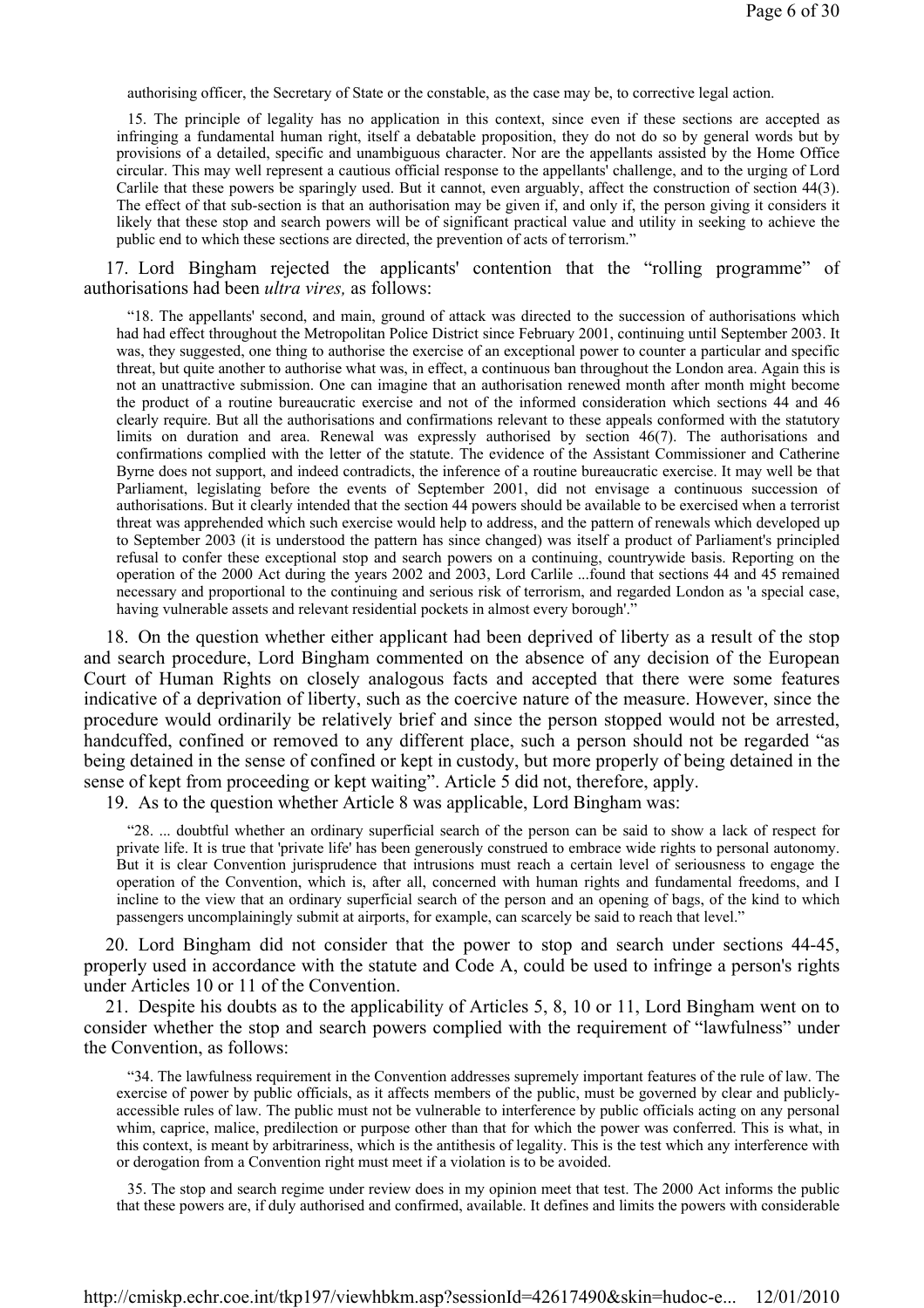precision. Code A, a public document, describes the procedure in detail. The Act and the Code do not require the fact or the details of any authorisation to be publicised in any way, even retrospectively, but I doubt if they are to be regarded as 'law' rather than as a procedure for bringing the law into potential effect. In any event, it would stultify a potentially valuable source of public protection to require notice of an authorisation or confirmation to be publicised prospectively. The efficacy of a measure such as this will be gravely weakened if potential offenders are alerted in advance. Anyone stopped and searched must be told, by the constable, all he needs to know. In exercising the power the constable is not free to act arbitrarily, and will be open to civil suit if he does. It is true that he need have no suspicion before stopping and searching a member of the public. This cannot, realistically, be interpreted as a warrant to stop and search people who are obviously not terrorist suspects, which would be futile and time-wasting. It is to ensure that a constable is not deterred from stopping and searching a person whom he does suspect as a potential terrorist by the fear that he could not show reasonable grounds for his suspicion. It is not suggested that the constables in these cases exercised their powers in a discriminatory manner (an impossible contention on the facts), and I prefer to say nothing on the subject of discrimination."

22. Lord Hope of Craighead agreed with Lord Bingham. In particular, he considered that the stop and search power complied with the principle of legality for the following reasons:

"48. The sight of police officers equipped with bundles of the stop/search form 5090 which is used to record the fact that a person or vehicle was stopped by virtue of sections 44(1) or 44(2) has become familiar in Central London since the suicide bombings that were perpetrated on 7 July 2005 and the attempts to repeat the attacks two weeks later. They can be seen inside the barriers at stations on the London Underground, watching people as they come through the barriers and occasionally stopping someone who attracts their attention and searching them. Most people who become aware of the police presence are there because they want to use the transport system. The travelling public are reassured by what they see the police doing at the barriers. They are in the front line of those who would be at risk if there were to be another terrorist outrage. But those who are singled out, stopped and searched in this way may well see things differently. They may find the process inconvenient, intrusive and irritating. As it takes place in public, they may well also find it embarrassing. This is likely to be the case if they believe, contrary to the facts, that they are being discriminated against on grounds of race. These features of the process give rise to this question. Are the limits on the use of the power sufficient to answer a challenge that the Convention rights of the person who is searched are being violated because its use is unforeseeable and arbitrary?

49. From that person's perspective the situation is one where all the cards are in the hands of the police. It is they, and not the general public, who know that an authorisation is in force and the area that it relates to. It is they who decide when and where within that area they should exercise the power that has been given to them. It is they who decide which persons or which vehicles should be stopped and searched. Sections 44(1) and 44(2) make it clear that the power may be exercised only by a constable in uniform. Section  $45(1)(a)$  provides that the power may be exercised only for the purpose of searching for articles of a kind which could be used in connection with terrorism. But no criterion is laid down in the statute or in any published document as to the precise state of mind that the constable must be in before the power can be exercised.

50. Section 45(1)(b) provides that the power may be exercised whether or not the constable has grounds for suspecting the presence of articles of a kind which could be used in connection with terrorism. The definition of the word 'terrorism' for the purposes of the Act is a wide one, and the matter is left to the judgment of each individual police officer. The first indication that members of the public are likely to get that they are liable to be stopped and searched is when the order to stop is given. Those who are well informed may get some indication as to what is afoot when they see the police with bundles of forms in their hands looking in their direction. But for most people the order to stop will come as a surprise. Unless they are in possession of articles of the kind that the constable is entitled to search for, they may well wonder why they have been singled out for the treatment that they are being subjected to.

51. There is, of course, a strong argument the other way. If the stop and search procedure is to be effective in detecting and preventing those who are planning to perpetrate acts of terrorism it has to be like this. Advertising the time when and the places where this is to be done helps the terrorist. It impedes the work of the security services. Sophisticated methods of disguise and concealment may be used where warnings are given. Those involved in terrorism can be expected to take full advantage of any published information as to when and where the power is likely to be exercised. So the police need to be free to decide when and where the use of the procedure is to be authorised and whom they should stop on the spur of the moment if their actions are to be a step ahead of the terrorist. Must this system be held to be unlawful under Convention law ... on the ground that it is arbitrary?

...

55. ... The use of the section 44 power has to be seen in the context of the legislation that provides for it. The need for its use at any given time and in any given place to be authorised, and for the authorisation to be confirmed within 48 hours, provides a background of law that is readily accessible to the citizen. It provides a system of regulatory control over the exercise of the power which enables the person who is stopped and searched, if he wishes, to test its legality in the courts. In that event the authorisation and the confirmation of it will of necessity, to enable the law to be tested properly, become relevant evidence. The guidance in para 2.25 of Code A warns the constable that the power is to be used only for reasons connected with terrorism, and that particular care must be taken not to discriminate against members of minority ethnic groups when it is being exercised. It is no more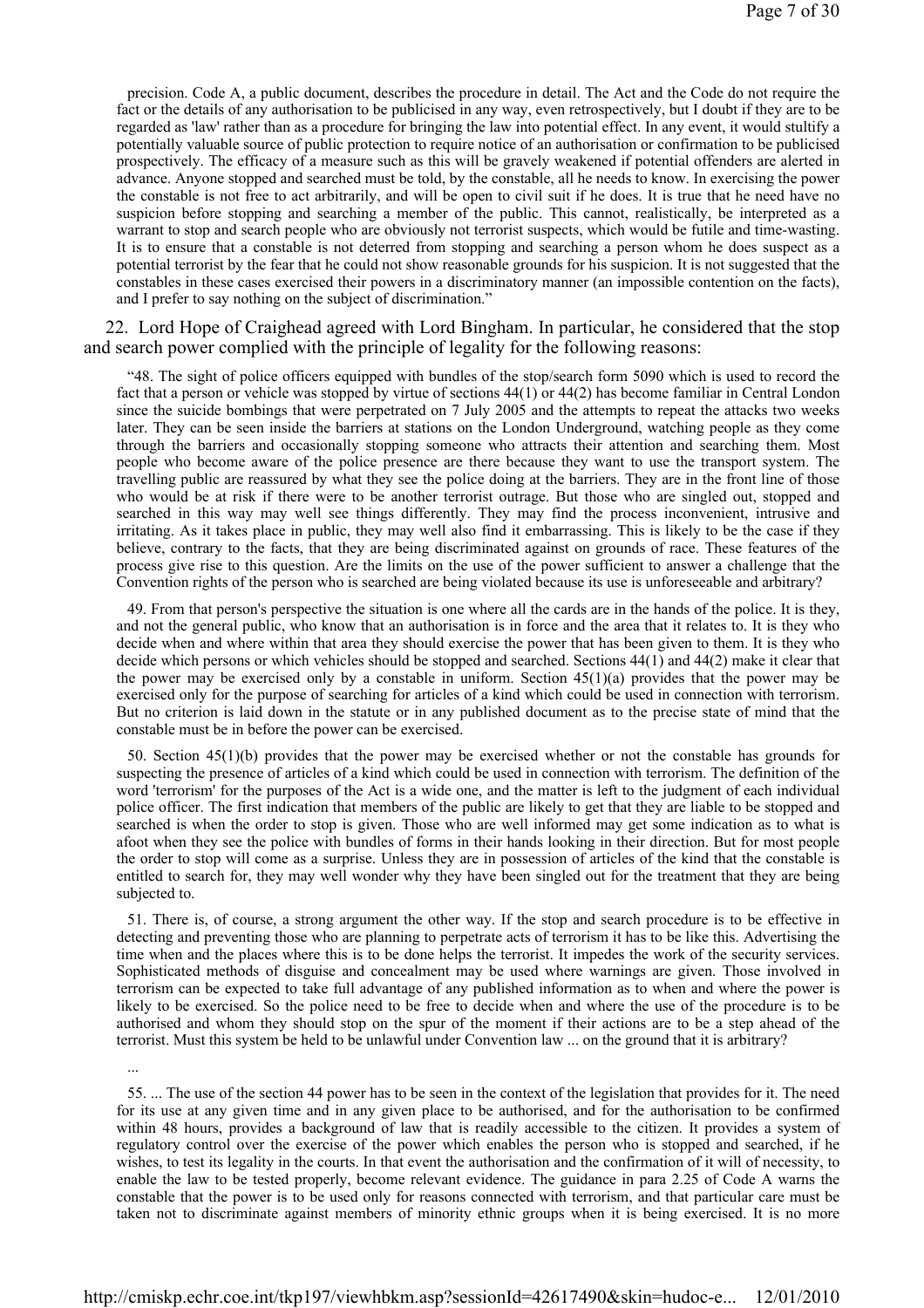precise than that. But it serves as a reminder that there is a structure of law within which the power must be exercised. A constable who acts within these limits is not exercising the section 44 power arbitrarily.

56. As the concluding words of para 67 of the decision in *Malone v United Kingdom* (1985) 7 EHRR 14 indicate, the sufficiency of these measures must be balanced against the nature and degree of the interference with the citizen's Convention rights which is likely to result from the exercise of the power that has been given to the public authority. The things that a constable can do when exercising the section 44 power are limited by the provisions of section 45(3) and 45(4). He may not require the person to remove any clothing in public except that which is specified, and the person may be detained only for such time as is reasonably required to permit the search to be carried out at or near the place where the person or vehicle has been stopped. The extent of the intrusion is not very great given the obvious importance of the purpose for which it is being resorted to. In my opinion the structure of law within which it is to be exercised is sufficient in all the circumstances to meet the requirement of legality.

57. It should be noted, of course, that the best safeguard against the abuse of the power in practice is likely to be found in the training, supervision and discipline of the constables who are to be entrusted with its exercise. Public confidence in the police and good relations with those who belong to the ethnic minorities are of the highest importance when extraordinary powers of the kind that are under scrutiny in this case are being exercised. The law will provide remedies if the power to stop and search is improperly exercised. But these are remedies of last resort. Prevention of any abuse of the power in the first place, and a tighter control over its use from the top, must be the first priority."

## 23. Lord Brown of Eaton-under-Heywood observed, *inter alia:*

"74. Given the exceptional (although, as Lord Bingham has explained, neither unique nor particularly novel) nature of [the section 44] power (often described as the power of random search, requiring for its exercise no reasonable suspicion of wrongdoing), it is unsurprisingly hedged about with a wide variety of restrictions and safeguards. Those most directly relevant to the way in which the power impacts upon the public on the ground are perhaps these. It can be used only by a constable in uniform (section 44 (1) and (2)). It can be used only to search for terrorist-connected articles (section  $45(1)$  (a)). The person searched must not be required to remove any clothing in public except for headgear, footwear, an outer coat, a jacket or gloves (section 45(3)). The search must be carried out at or near the place where the person or vehicle is stopped (section 45(4)). And the person or vehicle stopped can be detained only for such time as is reasonably required to permit such a search (section 45(4)). Unwelcome and inconvenient though most people may be expected to regard such a stop and search procedure, and radically though it departs from our traditional understanding of the limits of police power, it can scarcely be said to constitute any very substantial invasion of our fundamental civil liberties. Nevertheless, given, as the respondents rightly concede, that in certain cases at least such a procedure will be sufficiently intrusive to engage a person's article 8 right to respect for his private life, and given too that this power is clearly open to abuse—the inevitable consequence of its exercise requiring no grounds of suspicion on the police officer's part—the way is clearly open to an argument that the scheme is not properly compliant with the Convention requirement that it be 'in accordance with the law.'

75. For this requirement to be satisfied ... not only must the interference with the Convention right to privacy have some basis in domestic law (as here clearly it does in the 2000 Act); not only must that law be adequately accessible to the public (as here clearly it is—unlike, for example, the position in *Malone v United Kingdom* (1985) 7 EHRR 14); not only must the law be reasonably foreseeable, to enable those affected to regulate their conduct accordingly (a requirement surely here satisfied by the public's recognition, from the very terms of the legislation, that drivers and pedestrians are liable to be subjected to this form of random search and of the need to submit to it); but there must also be sufficient safeguards to avoid the risk of the power being abused or exercised arbitrarily.

76. As I understand the appellants' argument, it is upon this final requirement that it principally focuses: this power, submits Mr Singh, is all too easily capable of being used in an arbitrary fashion and all too difficult to safeguard against such abuse. True, he acknowledges, if the power is in fact abused in any particular case the police officer concerned will be liable to a civil claim for damages (and, no doubt, to police disciplinary action). But, he submits, it will usually be impossible to establish a misuse of the power given that no particular grounds are required for its apparently lawful exercise. Assume, for example, that a police officer in fact exercises this power for racially discriminatory reasons of his own, how could that be established? There are simply no effective safeguards against such abuse, no adequate criteria against which to judge the propriety of its use. Certainly it is provided by paragraph 2.25 of Code A (a published code issued under section 66 of the Police and Criminal Evidence Act 1984) that: 'Officers must take particular care not to discriminate against members of minority ethnic groups in the exercise of these powers'. But, say the appellants, there is simply no way of policing that instruction with regard to the exercise of so wide a random power. No way, that is, submits [counsel for the applicants], unless it is by stopping and searching literally everyone (as, of course, occurs at airports and on entry to certain other specific buildings) or by stopping and searching on a strictly numerical basis, say every tenth person. Only in one or other of these ways, the appellants' argument forces them to contend, could such a power as this be exercisable consistently with the principle of legal certainty: there cannot otherwise be the necessary safeguards in place to satisfy the Convention requirement as to 'the quality of the law' ...

77. I would reject this argument. In the first place it would seem to me impossible to exercise the section 44 power effectively in either of the ways suggested. Imagine that following the London Underground bombings last July the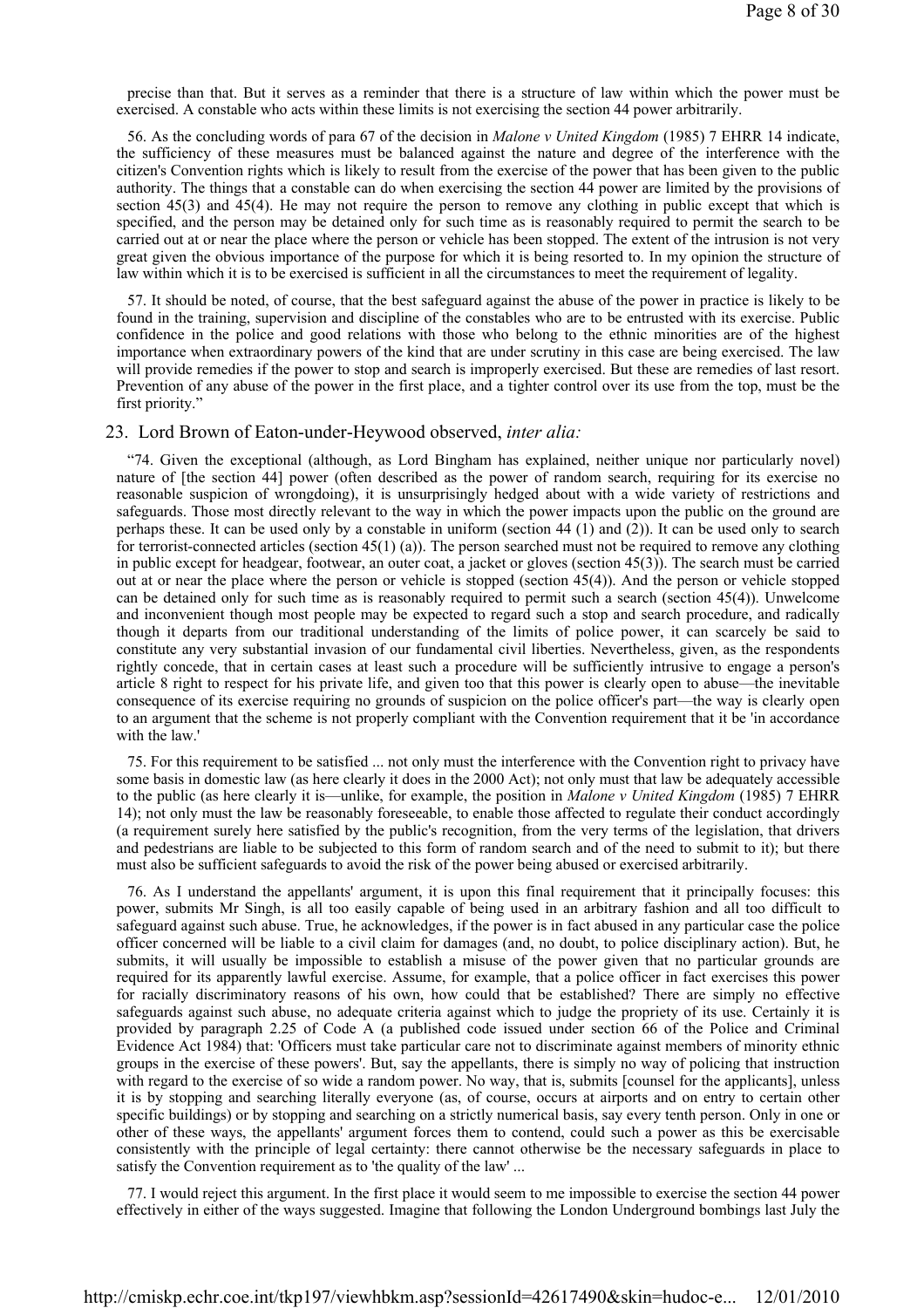police had attempted to stop and search everyone entering an underground station or indeed every tenth (or hundredth) such person. Not only would such a task have been well nigh impossible but it would to my mind thwart the real purpose and value of this power. That, as Lord Bingham puts it in paragraph 35 of his opinion, is not 'to stop and search people who are obviously not terrorist suspects, which would be futile and time-wasting [but rather] to ensure that a constable is not deterred from stopping and searching a person whom he does suspect as a potential terrorist by the fear that he could not show reasonable grounds for his suspicion.' It is to be hoped, first, that potential terrorists will be deterred (certainly from carrying the tools of their trade) by knowing of the risk they run of being randomly searched, and, secondly, that by the exercise of this power police officers may on occasion (if only very rarely) find such materials and thereby disrupt or avert a proposed terrorist attack. Neither of these aims will be served by police officers searching those who seem to them least likely to present a risk instead of those they have a hunch may be intent on terrorist action.

78. In his 2001 review of the operation of the Prevention of Terrorism (Temporary Provisions) Act 1989 (amended as explained by Lord Bingham in paragraph 9 of his opinion) and the Northern Ireland (Emergency Provisions) Act 1996, Mr John Rowe QC said this of the power to stop and search those entering or leaving the United Kingdom with a view to finding out whether they were involved in terrorism:

'The "intuitive" stop

37. It is impossible to overstate the value of these stops ...

38. I should explain what I mean by an "intuitive stop". It is a stop which is made "cold" or "at random"—but I prefer the words "on intuition"—without advance knowledge about the person or vehicle being stopped.

39. I do not think such a stop by a trained Special Branch officer is "cold" or "random". The officer has experience and training in the features and circumstances of terrorism and terrorist groups, and he or she may therefore notice things which the layman would not, or he or she may simply have a police officer's intuition. Often the reason for such a stop cannot be explained to the layman.'

79. Later in his review Mr Rowe noted of the more general stop and search powers originally contained in sections 13A and 13B of the 1989 Act that 'these powers were used sparingly, and for good reason'. I respectfully agree that the section 44 power (as it is now) should be exercised sparingly, a recommendation echoed throughout a series of annual reports on the 2000 Act by Lord Carlile of Berriew QC, the independent reviewer of the terrorist legislation appointed in succession to Mr Rowe—see most recently paragraph 106 of his 2005 report, suggesting that the use of the power 'could be cut by at least 50 per cent without significant risk to the public or detriment to policing.' To my mind, however, that makes it all the more important that it is targeted as the police officer's intuition dictates rather than used in the true sense randomly for all the world as if there were some particular merit in stopping and searching people whom the officers regard as constituting no threat whatever. In short, the value of this legislation, just like that allowing people to be stopped and searched at ports, is that it enables police officers to make what Mr Rowe characterised as an intuitive stop.

80. Of course, as the Privy Counsellor Review Committee chaired by Lord Newton of Braintree noted in its December 2003 report on the Anti-Terrorism, Crime and Security Act 2001:

'Sophisticated terrorists change their profile and methods to avoid presenting a static target. For example, al Qaeda is reported to place particular value on recruiting Muslim converts because they judge them to be less likely to be scrutinised by the authorities.'

It seems to me inevitable, however, that so long as the principal terrorist risk against which use of the section 44 power has been authorised is that from al Qaeda, a disproportionate number of those stopped and searched will be of Asian appearance (particularly if they happen to be carrying rucksacks or wearing apparently bulky clothing capable of containing terrorist-related items).

81. Is such a conclusion inimical to Convention jurisprudence or, indeed, inconsistent with domestic discrimination law? In my judgment it is not, provided only that police officers exercising this power on the ground pay proper heed to paragraph 2.25 of Code A:

'The selection of persons stopped under section 44 of Terrorism Act 2000 should reflect an objective assessment of the threat posed by the various terrorist groups active in Great Britain. The powers must not be used to stop and search for reasons unconnected with terrorism. Officers must take particular care not to discriminate against members of minority ethnic groups in the exercise of these powers. There may be circumstances, however, where it is appropriate for officers to take account of a person's ethnic origin in selecting persons to be stopped in response to a specific terrorist threat (for example, some international terrorist groups are associated with particular ethnic identities).'

Ethnic origin accordingly can and properly should be taken into account in deciding whether and whom to stop and search provided always that the power is used sensitively and the selection is made for reasons connected with the perceived terrorist threat and not on grounds of racial discrimination."

#### **C. The County Court proceedings**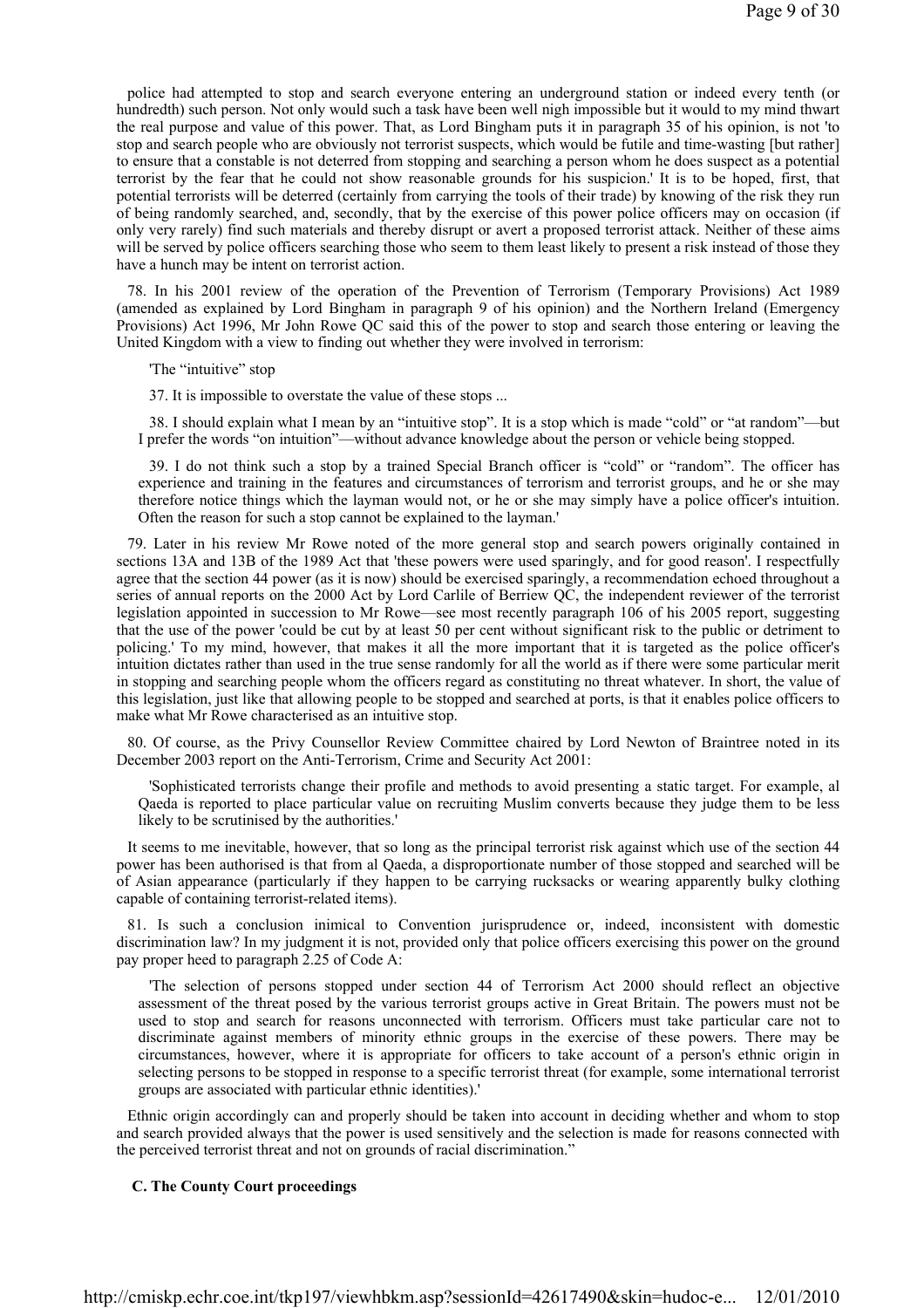24. The applicants also commenced a claim in the County Court on 8 September 2004 for, *inter alia,* damages under the Human Rights Act 1998 on the basis that the police had used the stop and search powers unlawfully against each applicant and in breach of Articles 8, 10 and 11 of the Convention, to control or deter their attendance at the demonstration rather than to search for articles linked to terrorism. The claims were stayed pending the outcome of their appeal to the House of Lords and were finally heard in February 2007. The County Court rejected the applicants' claims and determined that the power had, in respect to each of them, been properly and lawfully exercised. The applicants did not seek to appeal against this judgment.

## II. RELEVANT DOMESTIC LAW AND PRACTICE

### **A. The introduction of the police power to stop and search without reasonable suspicion**

25. Police officers have the power to stop and search individuals under a range of legislation. For example, section 1 of the Police and Criminal Evidence Act 1984 allows an officer who has reasonable grounds for suspicion to stop and search a person or vehicle to look for stolen or prohibited items. Section 60 of the Criminal Justice and Public Order Act 1994 allows a senior officer to authorise the stop and search of persons and vehicles where there is good reason to believe that to do so would help to prevent incidents involving serious violence or that persons are carrying dangerous instruments or offensive weapons.

26. The police power to stop and search at random where expedient to prevent acts of terrorism was first introduced as a response to the bombing campaign between 1992 and 1994 in and around London. Section 81 of the Criminal Justice and Public Order Act 1994 inserted a new section 13A into the Prevention of Terrorism (Temporary Provisions) Act 1989 ("the 1989 Act") in similar terms to section 44 of the 2000 Act (see paragraph 30 below), but without any requirement that the Secretary of State confirm the authorisation. The Prevention of Terrorism (Additional Powers) Act 1996 created an additional, separate power to stop and search pedestrians, under section 13B of the 1989 Act. The 1996 Act also established for the first time the confirmation procedure involving the Secretary of State.

#### **B. Consideration of the need to retain the power to stop and search without reasonable suspicion**

27. In 1995 the Government asked Lord Lloyd of Berwick, a House of Lords judge, to undertake an Inquiry into the need for specific counter-terrorism legislation in the United Kingdom following the decrease in terrorism connected to Northern Ireland. The Inquiry included consideration of whether there remained a continuing need for a power equivalent to that in sections 13A and 13B of the 1989 Act. In his Report (Cm 3420, § 10, October 1996), Lord Lloyd noted that between February and August 1996 the police in London had carried out searches of 9,700 drivers and passengers and 270 pedestrians under sections 13A and 13B of the 1989 Act. When considering whether similar powers should be retained in any permanent counter-terrorism legislation that might be enacted, he observed that a decision to give the police a power to stop and search at random was not to be taken lightly. On the other hand there was evidence that a number of terrorists had been intercepted by alert officers on patrol, and in at least one case a potential catastrophe had been averted. He said that there was also reason to believe that terrorists were deterred to some extent by the prospect of police road checks and the consequent risk that they would be intercepted. He commented:

"As to usage, the figures show that the power has been used with great discretion. The requirement for authorisation by a very senior police officer is an important control mechanism. A number of requests have been turned down. That is reassuring. The police are very sensitive to the damage which would be done if there were ever any grounds for suspecting that the power was being used as anything other than a counter-terrorism measure."

In the end Lord Lloyd recommended that powers on the lines of the existing sections 13A and 13B should be retained in permanent legislation. He also recommended that the Secretary of State's confirmation should be required in relation to each provision. Since the Police and Criminal Evidence Act Code A applied the same standards to the terrorism provisions as to other statutory powers to stop and search, he saw no need for additional safeguards.

## **C. The Terrorism Act 2000**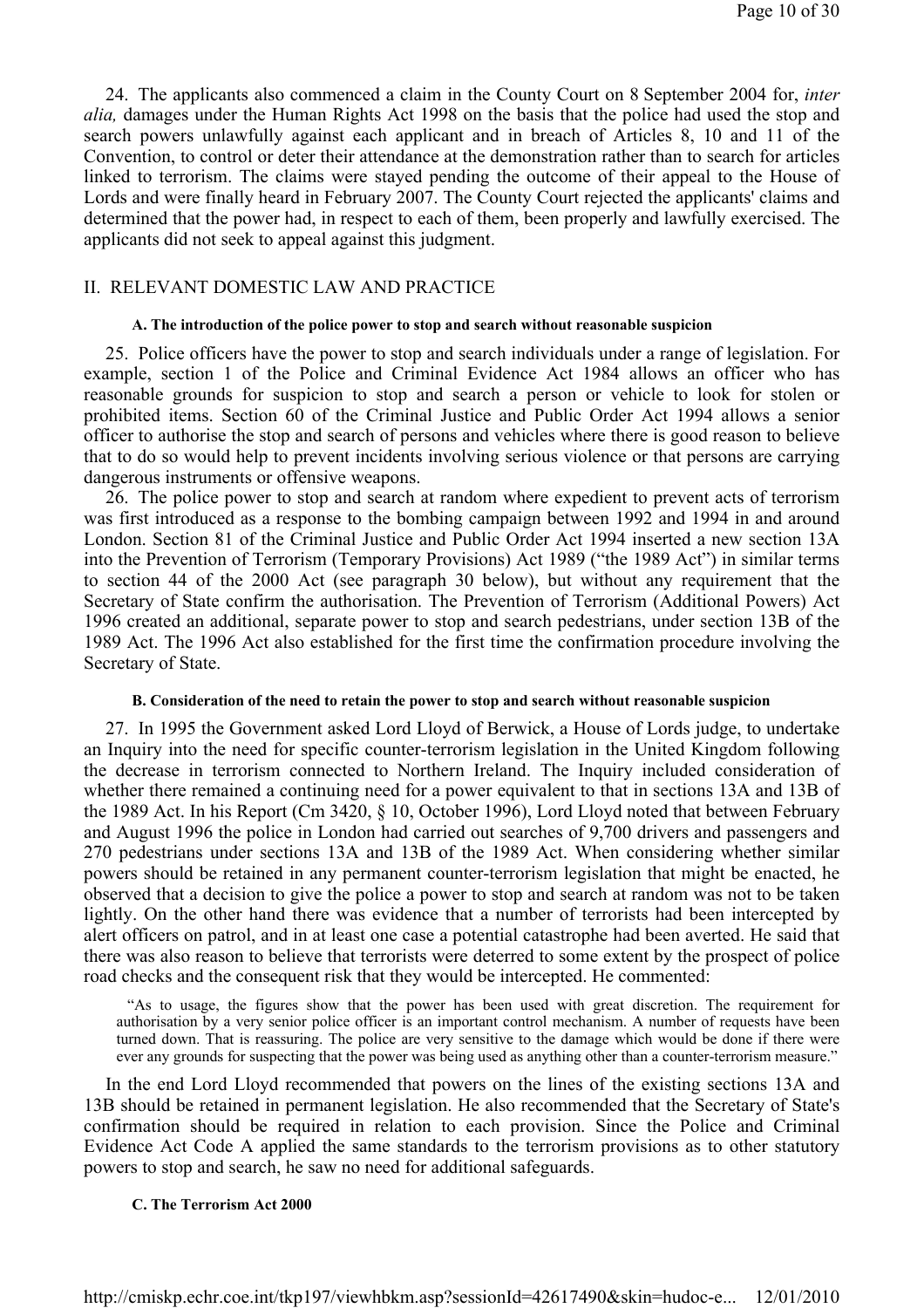28. The 2000 Act was intended to overhaul, modernise and strengthen the law relating to terrorism in the light, *inter alia*, of Lord Lloyd's Inquiry.

"Terrorism" is defined, in section 1, as follows:

"(1) In this Act 'terrorism' means the use or threat of action where -

(a) the action falls within subsection (2),

(b) the use or threat is designed to influence the government or to intimidate the public or a section of the public, and

(c) the use or threat is made for the purpose of advancing a political, religious or ideological cause.

(2) Action falls within this subsection if it -

(a) involves serious violence against a person,

(b) involves serious damage to property,

(c) endangers a person's life, other than that of the person committing the action,

(d) creates a serious risk to the health or safety of the public or a section of the public, or

(e) is designed seriously to interfere with or seriously to disrupt an electronic system.

(3) The use or threat of action falling within subsection (2) which involves the use of firearms or explosives is terrorism whether or not subsection (1)(b) is satisfied.

(4) In this section -

(a) 'action' includes action outside the United Kingdom,

(b) a reference to any person or to property is a reference to any person, or to property, wherever situated,

(c) a reference to the public includes a reference to the public of a country other than the United Kingdom, and

(d) 'the government' means the government of the United Kingdom, of a Part of the United Kingdom or of a country other than the United Kingdom.

(5) In this Act a reference to action taken for the purposes of terrorism includes a reference to action taken for the benefit of a proscribed organisation."

29. Sections 41-43 of the 2000 Act, under the sub-heading "Suspected terrorists", provide for arrest without warrant, the search of premises and the search of persons by a police officer. In each case there must be reasonable suspicion that the person subject to the arrest or search is a terrorist.

30. Sections 44-47, under the sub-heading "Power to stop and search", are not subject to the requirement of reasonable suspicion. These sections provide for a three stage procedure.

The first stage, under section 44, is authorisation:

"44(1) An authorisation under this subsection authorises any constable in uniform to stop a vehicle in an area or at a place specified in the authorisation and to search -

(a) the vehicle;

(b) the driver of the vehicle;

(c) a passenger in the vehicle;

(d) anything in or on the vehicle or carried by the driver or a passenger.

(2) An authorisation under this subsection authorises any constable in uniform to stop a pedestrian in an area or at a place specified in the authorisation and to search -

(a) the pedestrian;

(b) anything carried by him.

(3) An authorisation under subsection (1) or (2) may be given only if the person giving it considers it expedient for the prevention of acts of terrorism.

(4) An authorisation may be given -

(a) where the specified area or place is the whole or part of a police area outside Northern Ireland other than one mentioned in paragraph (b) or (c), by a police officer for the area who is of at least the rank of assistant chief constable;

(b) where the specified area or place is the whole or part of the metropolitan police district, by a police officer for the district who is of at least the rank of commander of the metropolitan police;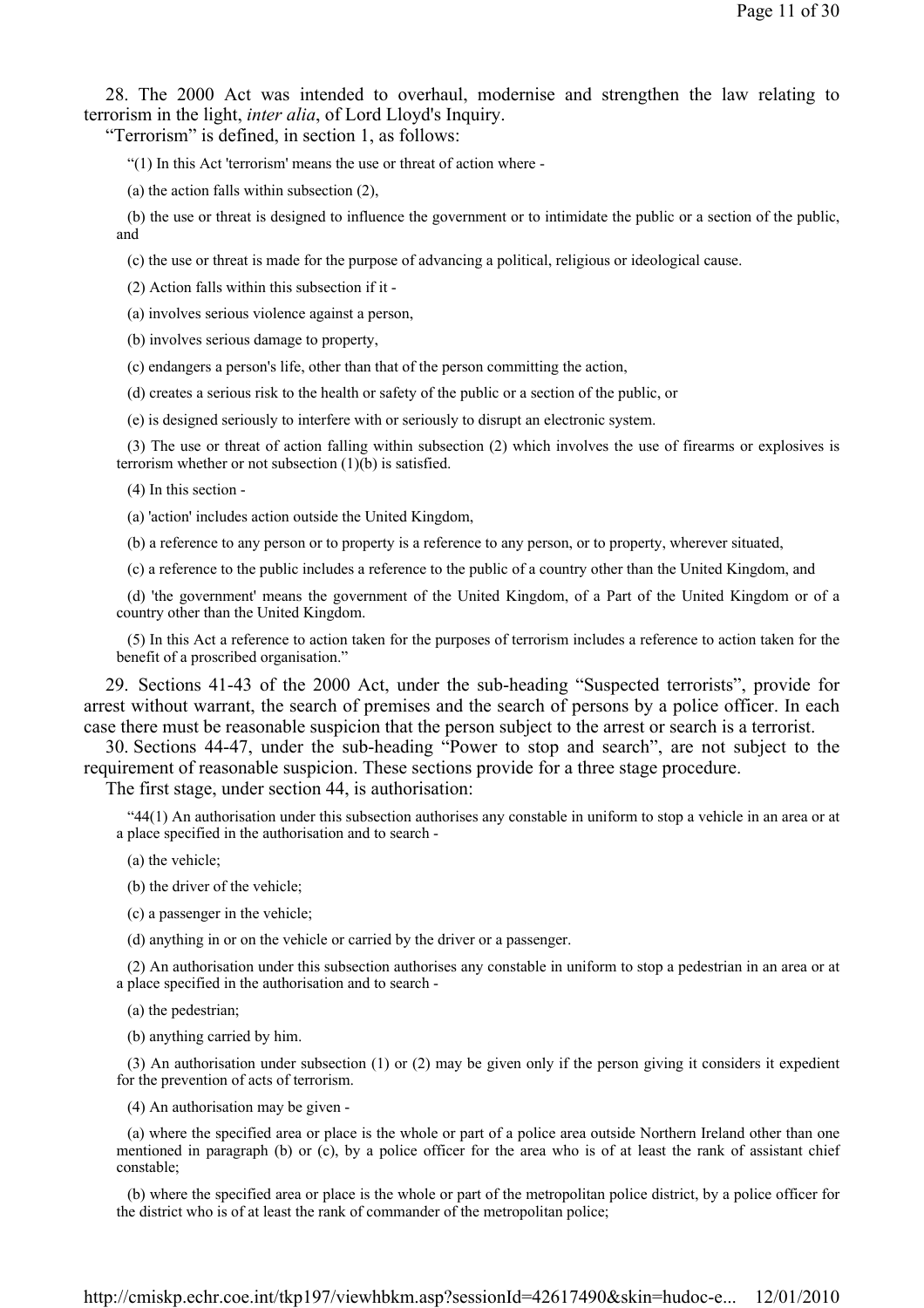(c) where the specified area or place is the whole or part of the City of London, by a police officer for the City who is of at least the rank of commander in the City of London police force;

(d) where the specified area or place is the whole or part of Northern Ireland, by a [member of the Police Service of Northern Ireland] who is of at least the rank of assistant chief constable.

(5) If an authorisation is given orally, the person giving it shall confirm it in writing as soon as is reasonably practicable."

By section 46(1)-(2), an authorisation takes effect when given and expires when it is expressed to expire, but may not be for longer than 28 days. The existence and contents of section 44 authorisations are not within the public domain.

31. The second stage is confirmation, governed by section 46(3)-(7). The giver of an authorisation must inform the Secretary of State as soon as is reasonably practicable. If the Secretary of State does not confirm the authorisation within 48 hours of the time when it was given, it then ceases to have effect (without invalidating anything done during the 48-hour period). When confirming an authorisation the Secretary of State may substitute an earlier, but not a later, time of expiry. He may cancel an authorisation with effect from a specified time. Where an authorisation is duly renewed, the same confirmation procedure applies. The Secretary of State may not alter the geographical coverage of an authorisation but may withhold his confirmation if he considers the area covered to be too wide.

32. The third stage, under section 45, involves the exercise of the stop and search power by a police constable:

"(1) The power conferred by an authorisation under section  $44(1)$  or  $(2)$  -

(a) may be exercised only for the purpose of searching for articles of a kind which could be used in connection with terrorism, and

(b) may be exercised whether or not the constable has grounds for suspecting the presence of articles of that kind.

(2) A constable may seize and retain an article which he discovers in the course of a search by virtue of section 44 (1) or (2) and which he reasonably suspects is intended to be used in connection with terrorism.

(3) A constable exercising the power conferred by an authorisation may not require a person to remove any clothing in public except for headgear, footwear, an outer coat, a jacket or gloves.

(4) Where a constable proposes to search a person or vehicle by virtue of section 44(1) or (2) he may detain the person or vehicle for such time as is reasonably required to permit the search to be carried out at or near the place where the person or vehicle is stopped.

(5) Where -

(a) a vehicle or pedestrian is stopped by virtue of section 44(1) or (2), and

(b) the driver of the vehicle or the pedestrian applies for a written statement that the vehicle was stopped, or that he was stopped, by virtue of section  $44(1)$  or (2),

the written statement shall be provided.

(6) An application under subsection (5) must be made within the period of 12 months beginning with the date on which the vehicle or pedestrian was stopped."

33. These powers are additional to the other powers conferred on a constable by law (2000 Act, section 114). Section 47 makes it an offence punishable by imprisonment or fine or both to fail to stop when required to do so by a constable, or wilfully to obstruct a constable in the exercise of the power conferred by an authorisation under section 44(1) or (2).

34. Sections 44-47 of the 2000 Act came into force on 19 February 2001. It was disclosed during the domestic proceedings in the present case that successive section 44 authorisations, each covering the whole of the Metropolitan Police district and each for the maximum permissible period (28 days), have been made and confirmed ever since that time.

#### **D. The Code of Practice**

35. A Code of Practice was issued by the Secretary of State on 1 April 2003 to guide police officers in the exercise of all statutory powers of stop and search. It was required to be readily available at all police stations for consultation by police officers and was a public document.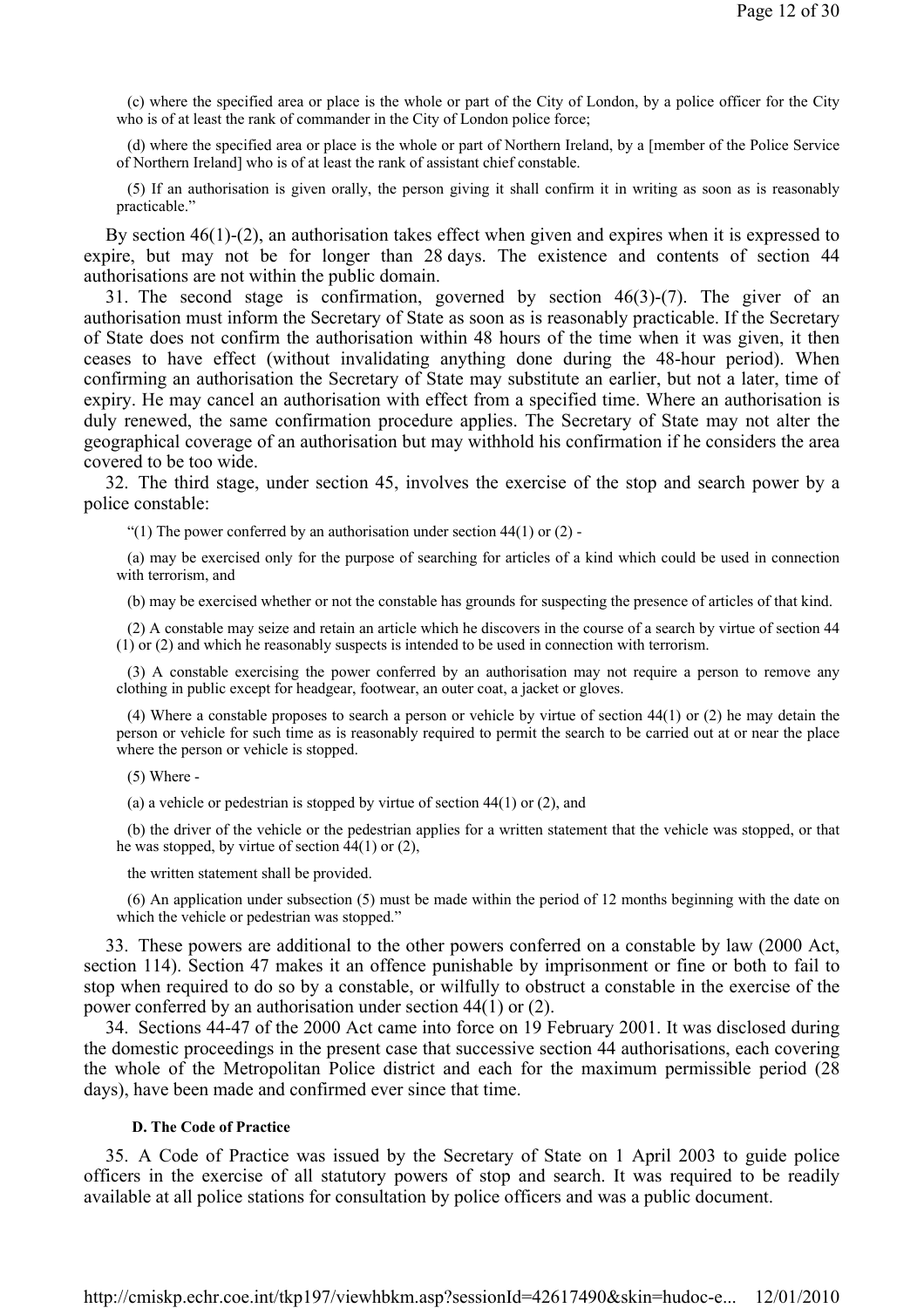36. The Code required, *inter alia*, that such powers be "used fairly, responsibly, with respect to people being searched". It required that the power under section 44 of the 2000 Act "must not be used to stop and search for reasons unconnected with terrorism" and that the power should be used "to search only for articles which could be used for terrorist purposes". In paragraphs 1.2 and 1.3, the Code provided:

"1.2 The intrusion on the liberty of the person stopped or searched must be brief and detention for the purposes of a search must take place at or near the location of the stop.

1.3 If these fundamental principles are not observed the use of powers to stop and search may be drawn into question. Failure to use the powers in the proper manner reduces their effectiveness. Stop and search can play an important role in the detection and prevention of crime, and using the powers fairly makes them more effective."

### Paragraph 3.5 of the Code provided:

"There is no power to require a person to remove any clothing in public other than an outer coat, jacket or gloves except under section 45(3) of the Terrorism Act 2000 (which empowers a constable conducting a search under section 44(1) or 44(2) of that Act to require a person to remove headgear and footwear in public) ... A search in public of a person's clothing which has not been removed must be restricted to superficial examination of outer garments. This does not, however, prevent an officer from placing his or her hand inside the pockets of the outer clothing, or feeling round the inside of collars, socks and shoes if this is reasonably necessary in the circumstances to look for the object of the search or to remove and examine any item reasonably suspected to be the object of the search. For the same reasons, subject to the restrictions on the removal of headgear, a person's hair may also be searched in public ..."

Certain steps were required by paragraph 3.8 to be taken before the search:

"3.8 Before any search of a detained person or attended vehicle takes place the officer must take reasonable steps to give the person to be searched or in charge of the vehicle the following information:

(a) that they are being detained for the purposes of a search;

(b) the officer's name (except in the case of enquiries linked to the investigation of terrorism, or otherwise where the officer reasonably believes that giving his or her name might put him or her in danger, in which case a warrant or other identification number shall be given) and the name of the police station to which the officer is attached;

(c) the legal search power which is being exercised; and

(d) a clear explanation of;

(i) the purpose of the search in terms of the article or articles for which there is a power to search; ...

(iii) in the case of powers which do not require reasonable suspicion ..., the nature of the power and of any necessary authorisation and the fact that it has been given."

Officers conducting a search were required by paragraph 3.9 to be in uniform. The Code continued, in paragraphs 3.10-3.11:

"3.10 Before the search takes place the officer must inform the person (or the owner or person in charge of the vehicle that is to be searched) of his or her entitlement to a copy of the record of the search, including his entitlement to a record of the search if an application is made within 12 months, if it is wholly impracticable to make a record at the time. If a record is not made at the time the person should also be told how a copy can be obtained.... The person should also be given information about police powers to stop and search and the individual's rights in these circumstances.

3.11 If the person to be searched, or in charge of a vehicle to be searched, does not appear to understand what is being said, or there is any doubt about the person's ability to understand English, the officer must take reasonable steps to bring information regarding the person's rights and any relevant provisions of this Code to his or her attention. If the person is deaf or cannot understand English and is accompanied by someone, then the officer must try to establish whether that person can interpret or otherwise help the officer to give the required information."

### A record was required to be made at the time or as soon as practicable (paragraph 4.1):

"4.1 An officer who has carried out a search in the exercise of any power to which this Code applies, must make a record of it at the time, unless there are exceptional circumstances which would make this wholly impracticable (e.g. in situations involving public disorder or when the officer's presence is urgently required elsewhere). If a record is not made at the time, the officer must do so as soon as practicable afterwards. There may be situations in which it is not practicable to obtain the information necessary to complete a record, but the officer should make every reasonable effort to do so."

### **E. Reports by Lord Carlile of Berriew QC on the operation of the section 44 stop and search power**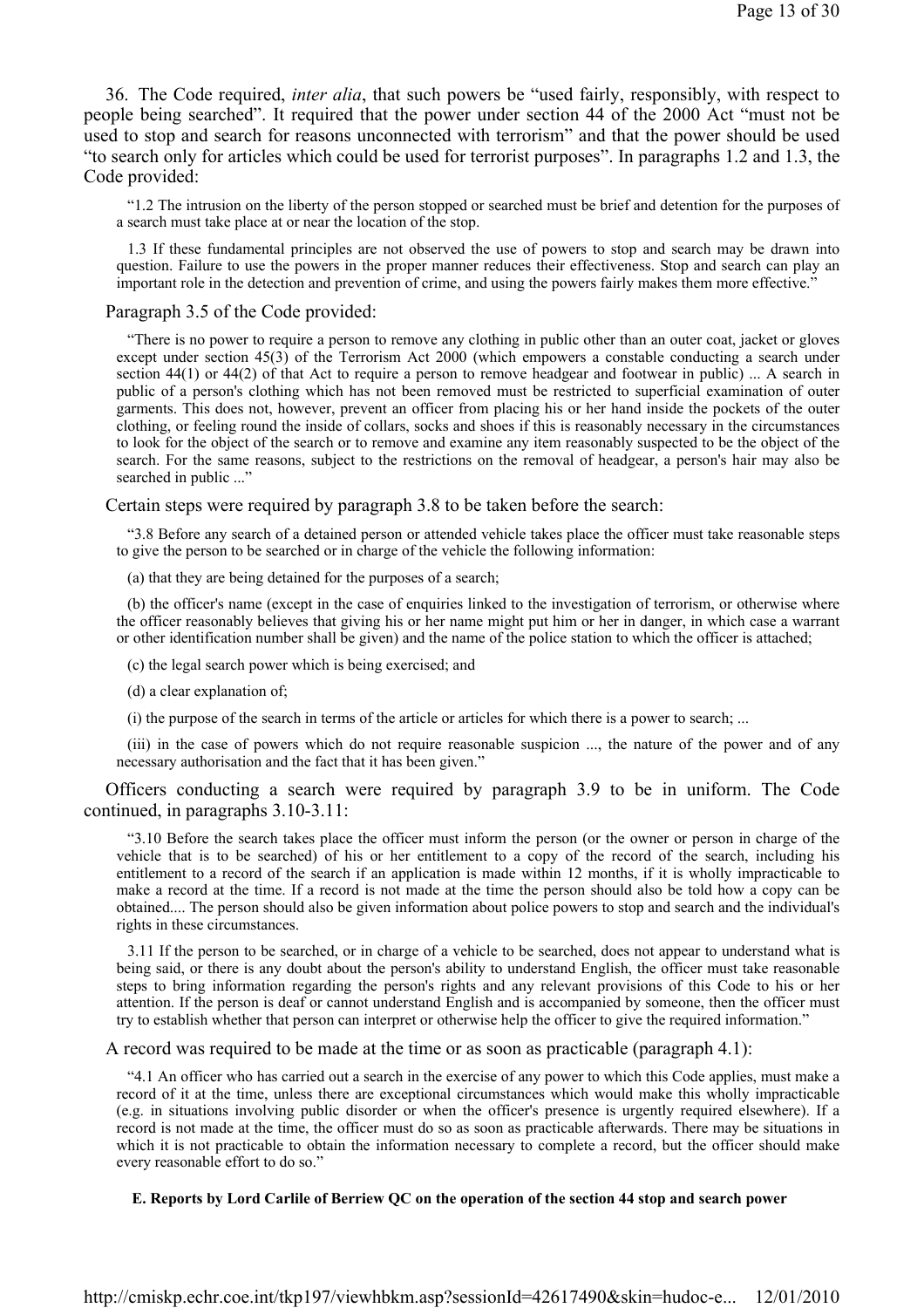37. Section 126 of the 2000 Act requires the Secretary of State to lay a report on the working of the Act before Parliament at least once every 12 months and Lord Carlile of Berriew QC has been appointed as Independent Reviewer to prepare the annual report, *inter alia*.

38. In paragraph 5.8 of his report on the operation of the Act in 2001 Lord Carlile briefly summarised the effect of section 44-47 and then said:

"No difficulties have been drawn to my attention in relation to the exercise of these powers. They were used extensively in 2001. I have examined the full list of such authorisations, which have been deployed in almost every police authority area in Great Britain. It would not be in the public interest to provide details of the reasons and events. I am satisfied that their use works well and is used to protect the public interest, institutions, and in the cause of public safety and the security of the state. I have been able to scrutinise the documentation used for Section 44 authorisations. It is designed to limit inconvenience to the general public, and to ensure that no authorisation is given without detailed and documented reasons."

39. In Lord Carlile's "Report on the Operation in 2002 and 2003 of the Terrorism Act 2000", he commented on the section 44 power as follows:

"67. Part 5 of the Act contains counter-terrorism powers available to the police to deal with operational situations. During 2003 these powers have become more controversial, particularly because of increased levels of protest arising from the war against Iraq. In particular, section 44 has been the cause of considerable anxiety and debate.

75. Last year I asserted that no particular problems had been drawn to my attention from the operation of these provisions during 2001. The opposite has been the case in relation to 2003. I have received many complaints, some from organisations and others from individuals. I cannot comment here on individual cases ...

79. In London there have been rolling 28 day authorisations for the whole of the area policed by the Metropolitan police and the City of London Police. I have seen detailed figures for the use of the powers in every part of that area. In some parts of London the section 44/45 powers have been used very little. In others, with obvious targets such as an airport or Parliament, there has been more extensive use, as one would expect. There is no part of London where the powers have not been used at all between the beginning of February 2001 and the end of August 2003, the period for which I have statistics. There are huge differences between the boroughs in this context: I take this to be evidence of specific operational decisions by the police. The nature of London means that a terrorist may well live in one borough, have associates in others, and have targets in yet others. Having said that, at present there is no other city with continuous section 44 authorisations.

...

...

...

...

83. Lord Justice Brooke's judgment [in the present case: see paragraph 11 above] exactly reflects my own concerns on this front. Whilst the section 44 authorisations for the Metropolitan Police area, and for parts of Gloucestershire and neighbouring areas, at the material times were justifiable and proof from judicial review, their use gave some rise for anxiety. That anxiety arises from the contents of section 45, and the difficulty faced in realtime situations by constables confronted by complex legislative decisions.

84. Pursuant to section 45, a section 44/45 search can be carried out by a constable in an authorised area whether or not he has grounds for suspicion, but may only be '*for articles of a kind which could be used in connection with terrorism'*. This calls at least theoretically for officers to pause for thought between (a) stop, (b) commencement of search, and (c) during search. If the search commences as defined in section  $45(1)(a)$ , but the officer realises at any given moment that in reality he is searching for non-terrorism articles, he should change gear into a non-[Terrorism Act 2000] search procedure. This is asking a lot of an officer who may have been briefed in short form at a testing scene.

86. In my view section 44 and section 45 remain necessary and proportional to the continuing and serious risk of terrorism. London is a special case, having vulnerable assets and relevant residential pockets in almost every borough. The use of section 44 authorisations elsewhere in the country has been relatively sparing. However, I would urge the Home Office and [the Association of Chief Police Officers] ... to produce new, short, clear and preferably nationally accepted guidelines for issue to all officers in section 44 authorised areas. All briefings should remind officers that, even where there is a section 44 authorisation, other stop and search powers may be judged more appropriate with some individuals stopped. Whilst agreeing with the Chief Constable of Gloucestershire that the powers are drawn widely, and with the Metropolitan Police that they have great potential utility to protect the public, in using the powers appropriate attention should be given to the important right to protest within the law."

40. In his report on the operation of the 2000 Act in 2005 (May 2006), Lord Carlile commented:

"91. In 2003 and 2004 I received many complaints, some from organisations and others from individuals, about the operation of sections 44 and 45. These and some litigation have been taken seriously by the police. As a result, I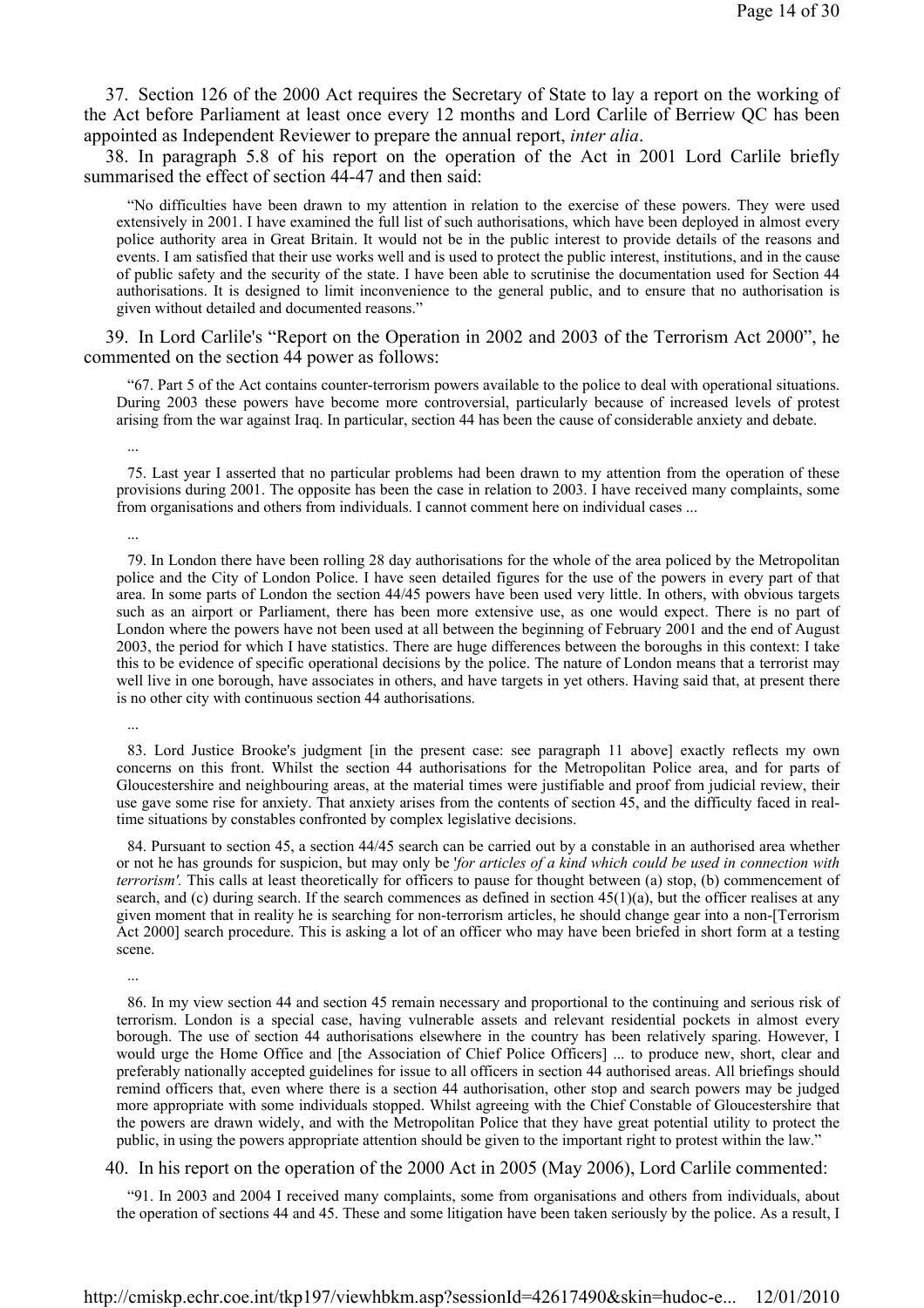have been consulted upon and have been able to contribute to work towards providing a clearer understanding throughout police forces of the utility and limitations of sections 43-45.

92. The crucial thing is that police officers on the ground, exercising relatively unfamiliar powers sometimes in circumstances of some stress, should have a greater degree of knowledge of the scope and limitations of those powers. Terrorism related powers should be used for terrorism related purposes; otherwise their credibility is severely damaged. An incident on the 31st March 2006 at a hospital in Staffordshire yet again highlighted this. In a diverse community the erroneous use of powers against people who are not terrorists is bound to damage community relations.

...

95. ... [Section 44] authorisations have been used extensively in 2005, unsurprisingly in the immediate aftermath of the events of the 7th and 21st July.

96. Although available in Scotland, to date section 44 powers have never been authorised by a Scottish police force. I had anticipated that they might have been deployed for the 2005 meeting of the G8 Summit in Scotland. They were not. London apart, I doubt that there is evidence that Scotland is less at risk from terrorism than other parts of the country. This perpetuates the question of why section 44 is needed in England and Wales if it is not required in Scotland. There is no other provision specific to Scots Law to explain the difference of approach. At the very least this demonstrates that other powers are on the whole perfectly adequate for most purposes.

97. My view continues as expressed a year ago - that I find it hard to understand why section 44 authorisations are perceived to be needed in some force areas but not others with strikingly similar risk profiles. This view has not been affected by the events of July 2005.

98. I remain sure that section 44 could be used less and expect it to be used less. There is little or no evidence that the use of section 44 has the potential to prevent an act of terrorism as compared with other statutory powers of stop and search.

99. The Home Office scrutinises applications critically. It is a sound approach for them to refuse unless the circumstances are absolutely clear.

100. In my view section 44 and section 45 remain necessary and proportional to the continuing and serious risk of terrorism. London is a special case, having vulnerable assets and relevant residential pockets in almost every borough, and fairly extensive use is understandable. However, I emphasise that they should be used sparingly. Evidence of misuse, especially in an arbitrary way, will not find favour with the courts and could fuel demands for repeal. It involves a substantial encroachment into the reasonable expectation of the public at large that they will only face police intervention in their lives (even when protesters) if there is reasonable suspicion that they will commit a crime."

41. In his report on the operation of the 2000 Act in 2006 (June 2007), Lord Carlile observed:

"113. My view continues as expressed in the past two years – that I find it hard to understand why section 44 authorisations are perceived to be needed in some force areas but not others with strikingly similar risk profiles.

114. I remain sure that section 44 could be used less and expect it to be used less. There is little or no evidence that the use of section 44 has the potential to prevent an act of terrorism as compared with other statutory powers of stop and search. Its utility has been questioned publicly by senior Metropolitan Police staff with wide experience of terrorism policing.

115. The Home Office continues to scrutinise applications critically. I think that they could and should refuse more often. There are instances in which public order stop and search powers are as effective – and they are always more palatable to those stopped and searched.

116. In my view section 44 and section 45 remain necessary and proportional to the continuing and serious risk of terrorism. However, I emphasise again that they should be used sparingly. They encroach into the reasonable expectation of the public at large that they will only face police intervention in their lives (even when protesters) if there is reasonable suspicion that they will commit a crime."

42. In his report into the operation of the 2000 Act in 2007 (June 2008), Lord Carlile noted that the criticism of the section 44 power had increased further during the preceding year and continued:

"130. I am sure beyond any doubt that section 44 could be used less and expect it to be used less. There is little or no evidence that the use of section 44 has the potential to prevent an act of terrorism as compared with other statutory powers of stop and search. Whilst arrests for other crime have followed searches under the section, none of the many thousands of searches has ever related to a terrorism offence. ..."

Nonetheless, he concluded that the powers remained necessary and proportionate to the continuing terrorist threat.

43. Finally, in his report on the operation of the 2000 Act in 2008 (June 2009), Lord Carlile commented: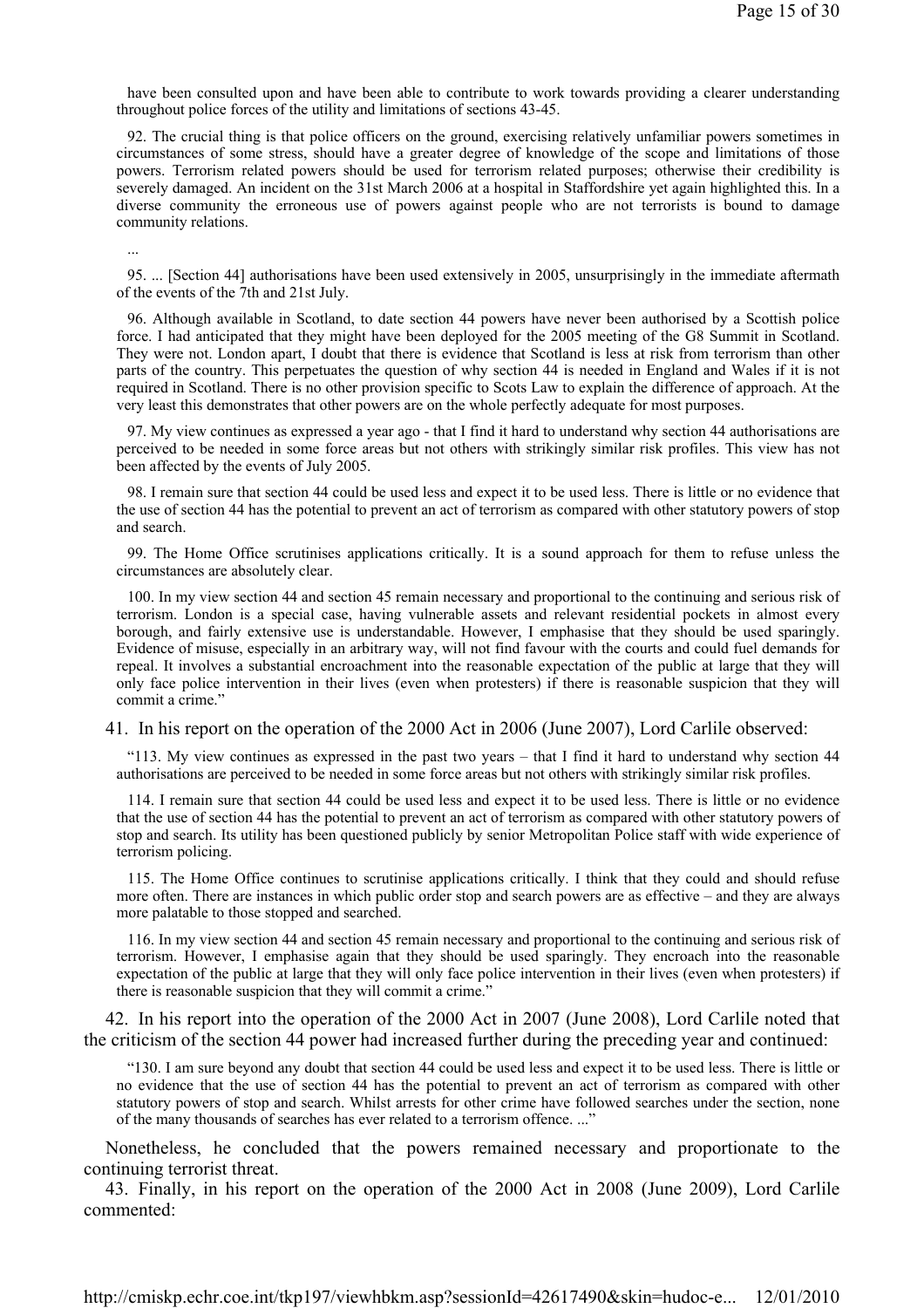"140. Examples of poor or unnecessary use of section 44 abound. I have evidence of cases where the person stopped is so obviously far from any known terrorism profile that, realistically, there is not the slightest possibility of him/her being a terrorist, and no other feature to justify the stop. In one situation the basis of the stops being carried out was numerical only, which is almost certainly unlawful and in no way an intelligent use of the procedure. Chief officers must bear in mind that a section 44 stop, without suspicion, is an invasion of the stopped person's freedom of movement. I believe that it is totally wrong for any person to be stopped in order to produce a racial balance in the section 44 statistics. There is ample anecdotal evidence that this is happening. I can well understand the concerns of the police that they should be free from allegations of prejudice; but it is not a good use of precious resources if they waste them on self-evidently unmerited searches. It is also an invasion of the civil liberties of the person who has been stopped, simply to 'balance' the statistics. The criteria for section 44 stops should be objectively based, irrespective of racial considerations: if an objective basis happens to produce an ethnic imbalance, that may have to be regarded as a proportional consequence of operational policing.

141. Useful practice guidance on stop and search in relation to terrorism was produced during 2008 by the National Policing Improvement Agency on behalf of the Association of Chief Police Officers [ACPO]. This guidance emphasises crucial requirement, which include that –

- These powers are exceptional
- The geographical extent of section 44 authorisations must be clearly defined
- The legal test is expediency for the purposes of preventing acts of terrorism
- Community impact assessments are a vital part of the authorisation process
- The Home Secretary should be provided with a detailed justification for a section 44 authorisation

● Chief officers must expect the Home Office to apply detailed and rigorous scrutiny in considering whether to confirm authorisations

- Leaflets should be made available to the public in an area where the power is being deployed
- Officers must keep careful records
- ...

146. My view remains as expressed in the past four years, but reinforced: that I find it hard to understand why section 44 authorisations are perceived to be needed in some force areas, and in relation to some sites, but not others with strikingly similar risk profiles. Where other stop and search powers are adequate to meet need, there is no need to apply for or to approve the use of the section. Its primary purpose is to deal with operationally difficult places at times of stress, when there is a heightened likelihood of terrorists gaining access to a significant location. For example, I have no criticism of its careful use at the time of a major demonstration at London Heathrow Airport: terrorists might well use the opportunity of participation in such a demonstration to enter, photograph or otherwise reconnoitre, and otherwise add to their knowledge of a potential target such as Heathrow. Nor do I criticise its use at or near critical infrastructure or places of especial national significance.

147. I now feel a sense of frustration that the Metropolitan Police still does not limit their section 44 authorisations to some boroughs only, or parts of boroughs, rather than to the entire force area. I cannot see a justification for the whole of the Greater London area being covered permanently, and the intention of the section was not to place London under permanent special search powers. However, a pilot project is about to start in which the section is deployed in a different way. I shall examine that project closely. The alarming numbers of usages of the power (between 8,000 and 10,000 stops per month as we entered 2009) represent bad news, and I hope for better in a year's time. The figures, and a little analysis of them, show that section 44 is being used as an instrument to aid non-terrorism policing on some occasions, and this is unacceptable.

148. I am sure that safely it could be used far less. There is little or no evidence that the use of section 44 has the potential to prevent an act of terrorism as compared with other statutory powers of stop and search. Whilst arrests for other crime have followed searches under the section, none of the many thousands of searches has ever resulted in conviction of a terrorism offence. Its utility has been questioned publicly and privately by senior Metropolitan Police staff with wide experience of terrorism policing.

149. It should not be taken that the lesser usage of section 44 in places other than London means that such places are less safe, or more prone to terrorism. There are different ways of achieving the same end. The effect on community relations of the extensive use of the section is undoubtedly negative. Search on reasonable and stated suspicion, though not in itself a high test, is more understandable and reassuring to the public.

150. I emphasise that I am not in favour of repealing section 44. Subject to the views expressed above, in my judgment section 44 and section 45 remain necessary and proportional to the continuing and serious risk of terrorism."

#### **F. Ministry of Justice statistics on race and the use of the section 44 stop and search power**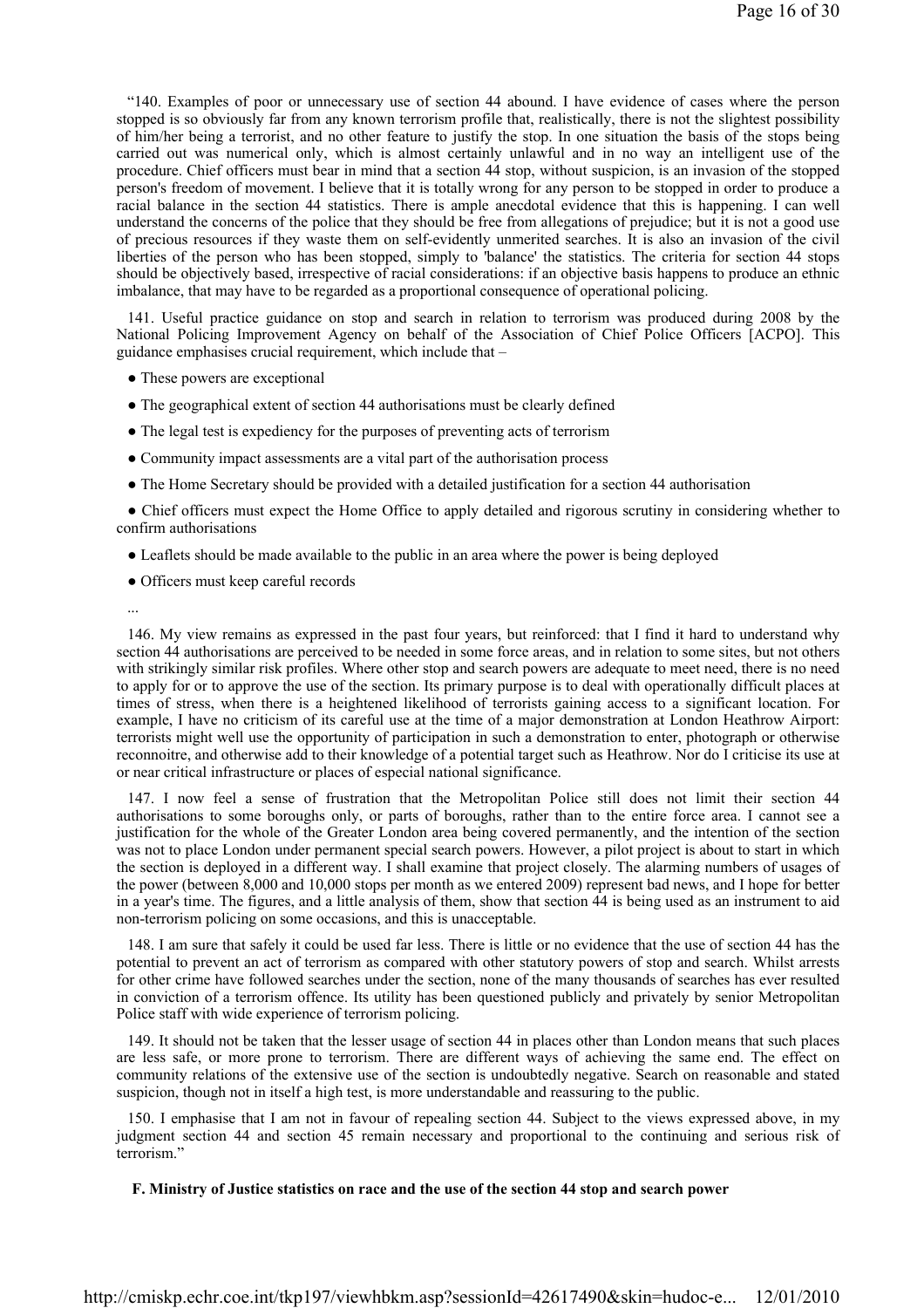44. Under section 95 of the Criminal Justice Act 1991, the Secretary of State is under an obligation to publish information relating to the criminal justice system with reference to avoiding discrimination on the ground of race. In a report published pursuant to this obligation in October 2007, "Statistics on Race and the Criminal Justice System – 2006", the Ministry of Justice recorded that:

"A total of  $44,543$  searches were made under section  $44(1)$  and  $44(2)$  of the Terrorism Act 2000 in 2005/6 compared with 33,177 in 2004/5, an overall increase of 34% (Table 4.6). Searches of Asian people increased from 3,697 to 6,805 (up 84%), searches of Black people increased from 2,744 to 4,155 (up 51%). Searches of people in the Other ethnic group also increased, from 1,428 in 2004/5 to 1,937 in 2005/6 (up 36%), as did searches of White people, increasing from 24,782 in 2004/5 to 30,837 in 2005/6 (up 24%). Over half of searches took place in the Metropolitan Police area and 15% in the City of London, compared to 40% and 20% respectively in 2004/5. The large increases in comparison to the 2004/5 figures may be explained, in part, by the London bombings of 7 July 2005. As with stop and searches under s.1 PACE, resultant increased street activities of the police led to an increase in the use of stop and search powers under Section 44 of the Terrorism Act 2000.

In 2005/6, 25,479 searches of vehicle occupants were made under section 44 (1) (Table 4.7). Seventy-five per cent of those searched in 2005/6 were White, 11% Asian and 8% Black. There was a slight increase in the proportion of White people searched and a slight fall in the proportion of Black people searched under this provision compared to 2004/5. Forty-six arrests of vehicle occupants in connection with terrorism resulted from section 44 (1) searches, compared to 38 in the previous year. Arrests under non-terrorism legislation following the use of this provision remained constant between 2004/5 and 2005/6 at 246. Most arrests following a section 44 (1) search were in London. This most likely reflects the increased use of the powers in London.

The number of stop and searches of pedestrians under section 44(2) nearly doubled between 2004/5 and 2005/6 with 19,064 stop and searches recorded in 2005/6. This increase was accounted for by the increase in use of the power in London. Use of the power in areas outside of London decreased by 19% between 2004/5 and 2005/6. In 2005/6, 61% of people stopped under section 44(2) were White compared to 74% in 2004/5 and 72% in 2003/4. The proportions for Black and Asian people fell to 11% and 21% respectively in 2005/6. In 2005/6, 59 arrests in connection with terrorism resulted from section 44 (2) searches compared to 24 in the previous year and five in 2003/4. Arrests under non-terrorist legislation rose from 153 in 2004/5 to 212 in 2005/6."

45. In the report published the following year, in July 2008, "Statistics on Race and the Criminal Justice System – 2006/7", the Ministry of Justice recorded that:

"A total of 37,000 searches were made under section  $44(1)$  and  $44(2)$  of the Terrorism Act 2000 in 2006/7 compared with 45,000 in 2005/6 and represents a decrease of 16.5% (Table 4.6). Over a third of police force areas did not record any use of this power in 2006/7. Searches decreased for all ethnic groups but the biggest fall was for Asian people (19.1%), followed by those in the White group (15.8%), those in the Other category (15.4%), and lastly Black people (13.3%). Nine areas did increase the number searched under Section 44 and this included the [Metropolitan Police] who registered an 11.3% rise. This contrasts with the City of London where there was a 69.2% fall. The proportion of Asian people searched under Section 44 in the Met police area (19.1%) exceeded the proportion of Black persons (12.5%).

In 2006/7 23,000 searches of vehicle occupants were made under Section 44(1) (Table 4.7). Seventy-two per cent of those searched during this period were White, a fall of three percentage points on the previous year, 10% Black (up 2 percentage points), and 13% Asian (up 2 percentage points). Fourteen arrests of vehicle occupants in connection with terrorism resulted from Section 44 (1) searches, compared to 46 the previous year. Four of these involved Black persons and four Asians. Arrests under non-terrorism legislation following the use of this provision have remained constant between 2004/5 and 2006/7 at 246.

The number of stop and searches of pedestrians under Section 44(2) has reduced by just over 28% between 2005/6 and 2006/7 from 19,000 to 13,700. A large part of this fall can be accounted for by the decrease in the City of London from 3,149 to 425 over the two year period. The proportion of White pedestrians searched under Section 44(2) has increased since the previous year from 61% of the total to 66%. Asian people remain the highest BME group both searched (17%) and subsequently arrested in connection with terrorism (29%)."

46. The most recent report, "Statistics on Race and the Criminal Justice System 2007/8", published in April 2009, recorded a significant increase in the use of the section 44 powers:

"A total of 117,278 searches of people were made under section 44 (1) and 44 (2) of the Terrorism Act 2000 in 2007/08 compared with 37,197 in 2006/07 and represents an increase of 215% (Table 4.6). Just under a fifth (19%) of police force areas did not record any use of this power in 2007/08. Searches increased for all ethnic groups but the biggest rise was for Black people (322%), followed by those in the Asian group (277%), those in the Other category (262%), and lastly White people (185%).

The large rise in the number of stop and searches made under the Terrorism Act largely reflects increases in the use of this power by the Metropolitan police. In 2007/08 the Metropolitan police were responsible for 87% of searches made under section 44 (1) and 44 (2) of the Terrorism Act 2000, compared to 68% of those made in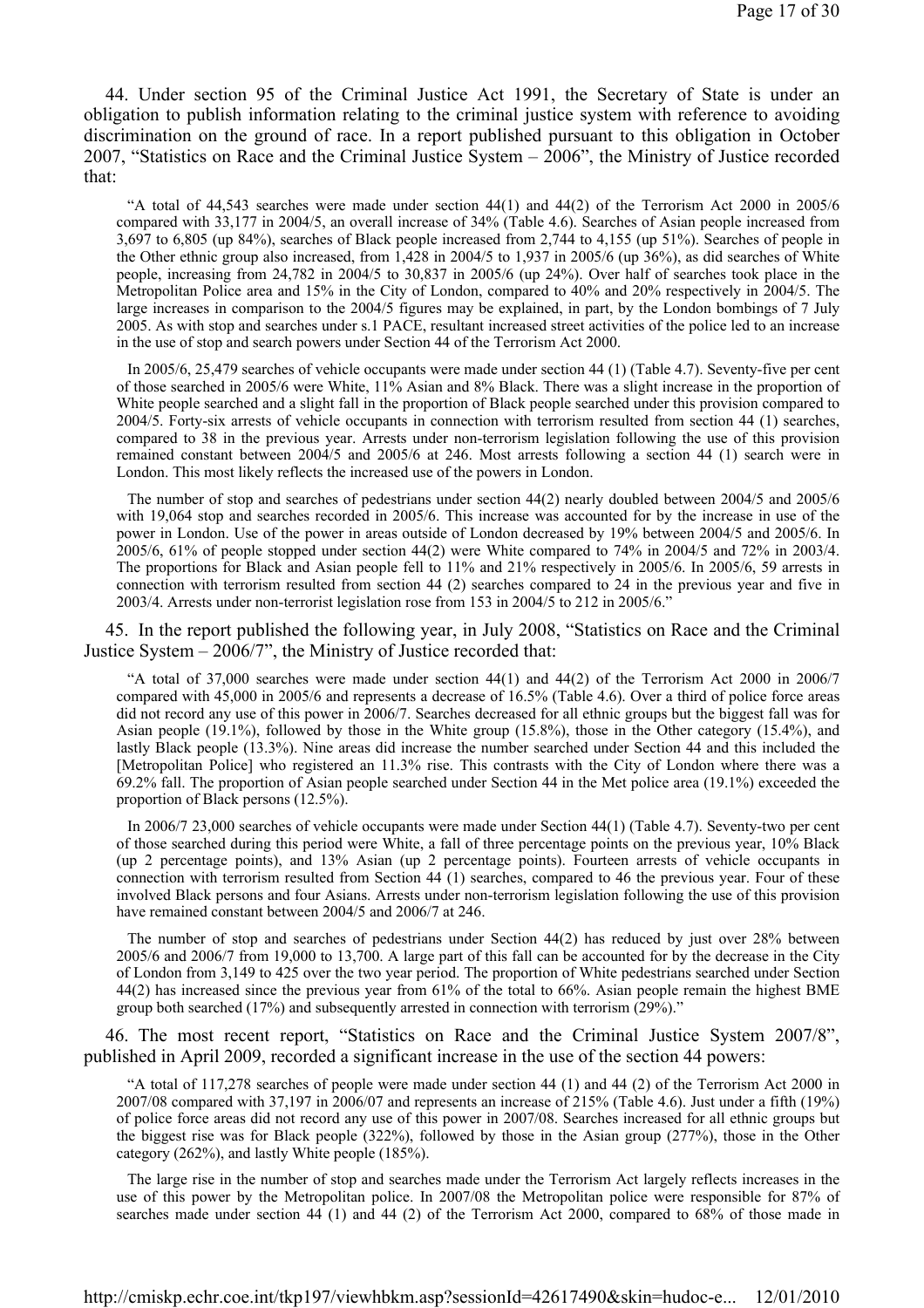2006/07. The Metropolitan police used this power on 76,496 more occasions than in the previous year, which represents an increase of 303%. This rise is directly attributable to the robust response by the Metropolitan police to the threat of terror related networks in London since the Haymarket bomb in 2007.

Tables 4.7 and 4.8 show selected police force areas, where the total number stopped and searched under s. 44 (1) & (2) of the Terrorism Act 2000 exceeded 1,000 people in 2007/08.

In 2007/08, 65,217 searches of vehicle occupants were made under Section 44 (1) (Table 4.7). Sixty-four per cent of those searched during this period were White, a fall of eight percentage points on the previous year, 13% were Black (up 3 percentage points), and 16% were Asian (up 4 percentage points). Thirty-four arrests of vehicle occupants in connection with terrorism resulted from Section 44 (1) searches, compared to 14 the previous year. Nine of these involved Black persons and 10 Asians. Arrests under non-terrorism legislation following the use of stop and search under Section 44 (1) increased to 665 from 246 in 2006/07.

The number of stop and searches of pedestrians under Section 44 (2) has increased by 280% between 2006/07 and 2007/08 from 13,712 to 52,061 (Table 4.8). As previously mentioned, this large increase can be attributable to the Metropolitan police's robust response to the Haymarket bombs. The proportion of White pedestrians searched under Section 44 (2) has decreased since the previous year from 66% of the total to 61%. Asian people remain the highest BME group both searched (19%) and subsequently arrested in connection with terrorism (29%)."

#### **G. The Seventh Report of the Joint Committee on Human Rights**

47. In its Report, "Demonstrating respect for rights? A human rights approach to policing protest", published in March 2009, the Parliamentary Joint Committee on Human Rights recommended, in connection with section 44 of the 2000 Act:

#### "**Counter-terrorism powers**

86. A significant number of witnesses expressed serious concerns at the use of counter-terrorism powers on protestors, particularly the power under section 44 of the Terrorism Act 2000 to stop and search without suspicion. Witnesses suggested that the use of the powers contravened the OSCE/ODIHR Guidelines which note:

Domestic legislation designed to counter terrorism or 'extremism' should narrowly define these terms so as not to include forms of civil disobedience and protest; the pursuit of certain political, religious, or ideological ends; or attempts to exert influence on other sections of society, the government, or international opinion.

87. The National Union of Journalists complained that the police had relied on the Terrorism Act 2000 to prevent journalists from leaving demonstrations. Some witnesses noted that restrictions on peaceful protests were increasingly justified by reference to the security threat. The following comment by David Mead reflects the views of a number of witnesses:

...there can be no justification to call upon anti-terrorism legislation to police protests/protestors and such use debases the very real threat terrorists are capable of posing to us all.

88. High profile examples of the inappropriate use of counter-terrorism powers include: preventing Walter Wolfgang from re-entering the Labour Party conference in Brighton in 2005, following his physical ejection for heckling the then Foreign Secretary Jack Straw MP; and stopping and searching a protestor and a journalist at an arms fair at the Excel Centre in Docklands, East London in 2003. Less well-known examples include the use of stop and search on demonstrators at military bases or people wearing slogans on t-shirts.

89. The Research Defence Society and the author and commentator Richard D. North both distinguished protestors (including animal rights extremists) from terrorists. Mr North said 'terrorism is a word we ought to reserve for some kind of insurgency, or guerrilla of asymmetrical warfare'. In contrast, Huntingdon Life Sciences argued in relation to protest against its activities by animal rights activists, however, that 'insufficient consideration was given to counter-terrorism powers in what was widely considered in practice (but not in name) to be domestic terrorism'.

90. When we asked police representatives whether it was appropriate to use counter-terrorism powers against protestors, AAC Allison replied that 'there are occasions when we do need to use our counter-terrorism powers: I would say that that is why we have them'.

91. Addressing the same question, the Minister was clear that counter-terrorism powers should only be used in relation to terrorism. He noted that the Prime Minister had ordered a review into the use of stop and search powers and as a result new guidance had been published. He pointed out, however, that:

If you have a big protest near a big power station or airport, [...] it is very difficult to say that under no circumstances should the police in those situations ever consider using a counterterrorism power when we all know it is perfectly possible for the legitimate protestors to be infiltrated by one or two who may have other desires...

92. The new guidance on stop and search noted that the powers to stop and search under sections 43 and 44 of the Terrorism Act 2000 only allow an officer to 'search for articles of evidence that relate to terrorism' and that '[the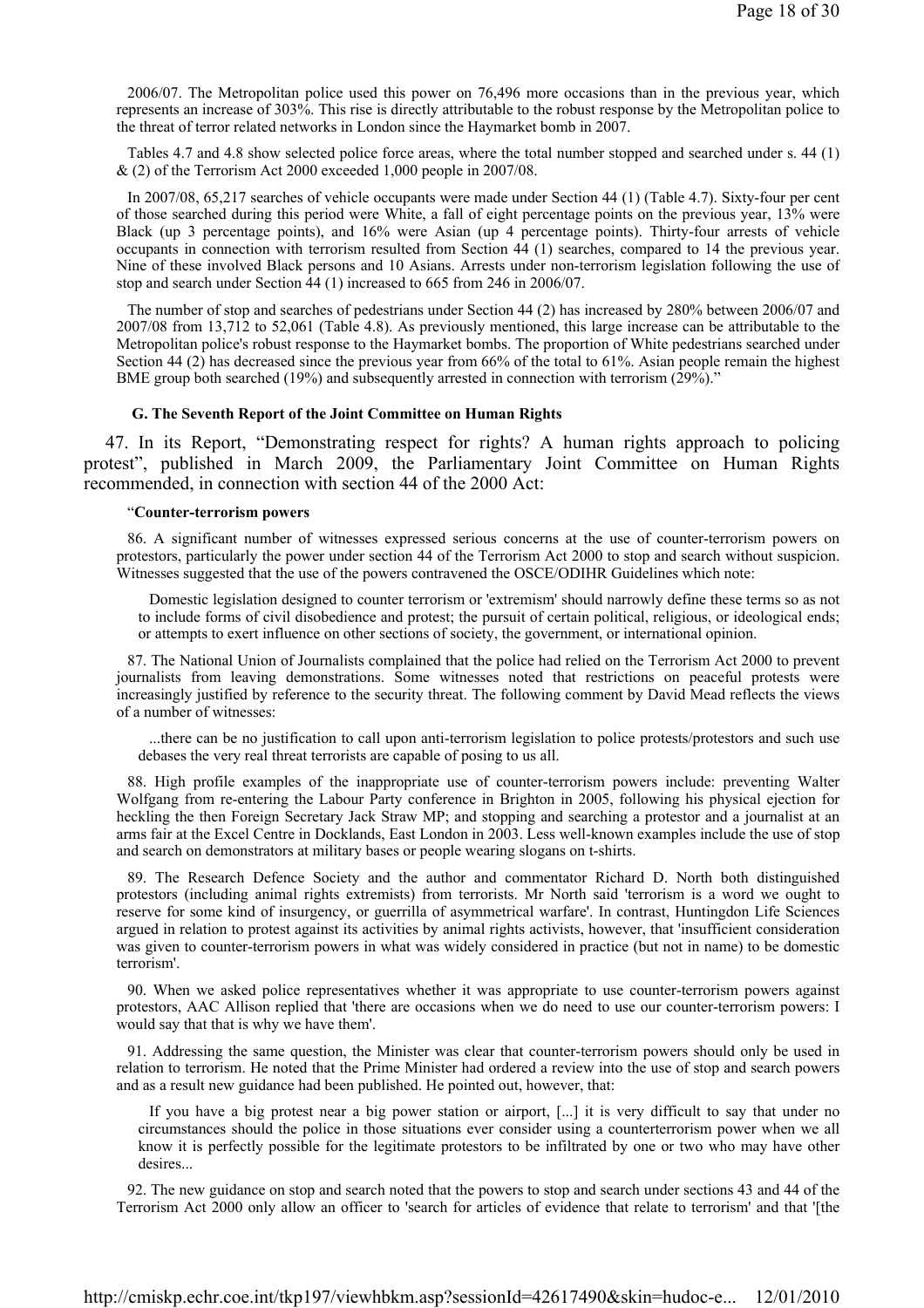section 44] power should be used sparingly'. In the light of the decision of the House of Lords in *Gillan*, which concerned the use of the stop and search power on protestors and journalists outside an arms fair in the Docklands in London, the guidance states that stop and search should never be used to conduct arbitrary searches but should be based on objective criteria. The guidance refers to protests, noting that section 44 may be appropriate for large public events that may be at risk from terrorism, but states 'officers should also be reminded at briefings that stop and search powers under the Terrorism Act 2000 must never be used as a public order tactic.' The only reference to human rights is contained in the section of the guidance on the contents of the community impact assessment: it suggests that 'the requirements of the Human Rights Act 1998' should be included in the community impact assessment. Although not specifically referring to journalists, the guidance states that the Terrorism Act 2000, even where a section 44 designation is in place, does not prevent people from taking photographs. In addition, although film and memory cards may be seized as part of a search, officers do not have a legal power to delete images or destroy film.

93. Whilst we accept that there may be circumstances where the police reasonably believe, on the basis of intelligence, that a demonstration could be used to mask a terrorist attack or be a target of terrorism, we have heard of no examples of this issue arising in practice. We are concerned by the reports we have received of police using counter-terrorism powers on peaceful protestors. It is not clear to us whether this stems from a deliberate decision by the police to use a legal tool which they now have or if individual officers are exercising their discretion inappropriately. Whatever the reason, this is a matter of concern. We welcome the Minister's comments that counter-terrorism legislation should not be used to deal with public order of protests. We also welcome the recommendation in the new guidance to human rights being included in community impact assessments. We recommend that the new guidance on the use of the section 44 stop and search power be amended to make clear that counter-terrorism powers should not be used against peaceful protestors. In addition, the guidance should make specific reference to the duty of police to act compatibly with human rights, including, for example, by specifying the human rights engaged by protest."

#### **H. Metropolitan police proposal to curtail use of the section 44 powers in London**

48. In May 2009 the Metropolitan Police published a report summarising the conclusions of their review into the use of the power under section 44 of the 2000 Act. The report stated that the "emerging findings" from the review supported a three-layered approach to the use of the power, namely that the power should continue to be available in the vicinity of sites across London of key symbolic or strategic importance, but that elsewhere, except where authorised by a specific directive, officers should only stop and search individuals using the power under section 43 of the 2000 Act, where they had grounds to suspect that the person might be engaged in a terrorism-related offence.

## THE LAW

49. The applicants complained that their being stopped and searched by the police under sections 44-47 of the 2000 Act gave rise to violations of their rights under Articles 5, 8, 10 and 11 of the Convention.

Article 5 provides:

"1. Everyone has the right to liberty and security of person. No one shall be deprived of his liberty save in the following cases and in accordance with a procedure prescribed by law:

(a) the lawful detention of a person after conviction by a competent court;

(b) the lawful arrest or detention of a person for non- compliance with the lawful order of a court or in order to secure the fulfilment of any obligation prescribed by law;

(c) the lawful arrest or detention of a person effected for the purpose of bringing him before the competent legal authority on reasonable suspicion of having committed an offence or when it is reasonably considered necessary to prevent his committing an offence or fleeing after having done so;

(d) the detention of a minor by lawful order for the purpose of educational supervision or his lawful detention for the purpose of bringing him before the competent legal authority;

(e) the lawful detention of persons for the prevention of the spreading of infectious diseases, of persons of unsound mind, alcoholics or drug addicts or vagrants;

(f) the lawful arrest or detention of a person to prevent his effecting an unauthorised entry into the country or of a person against whom action is being taken with a view to deportation or extradition.

2. Everyone who is arrested shall be informed promptly, in a language which he understands, of the reasons for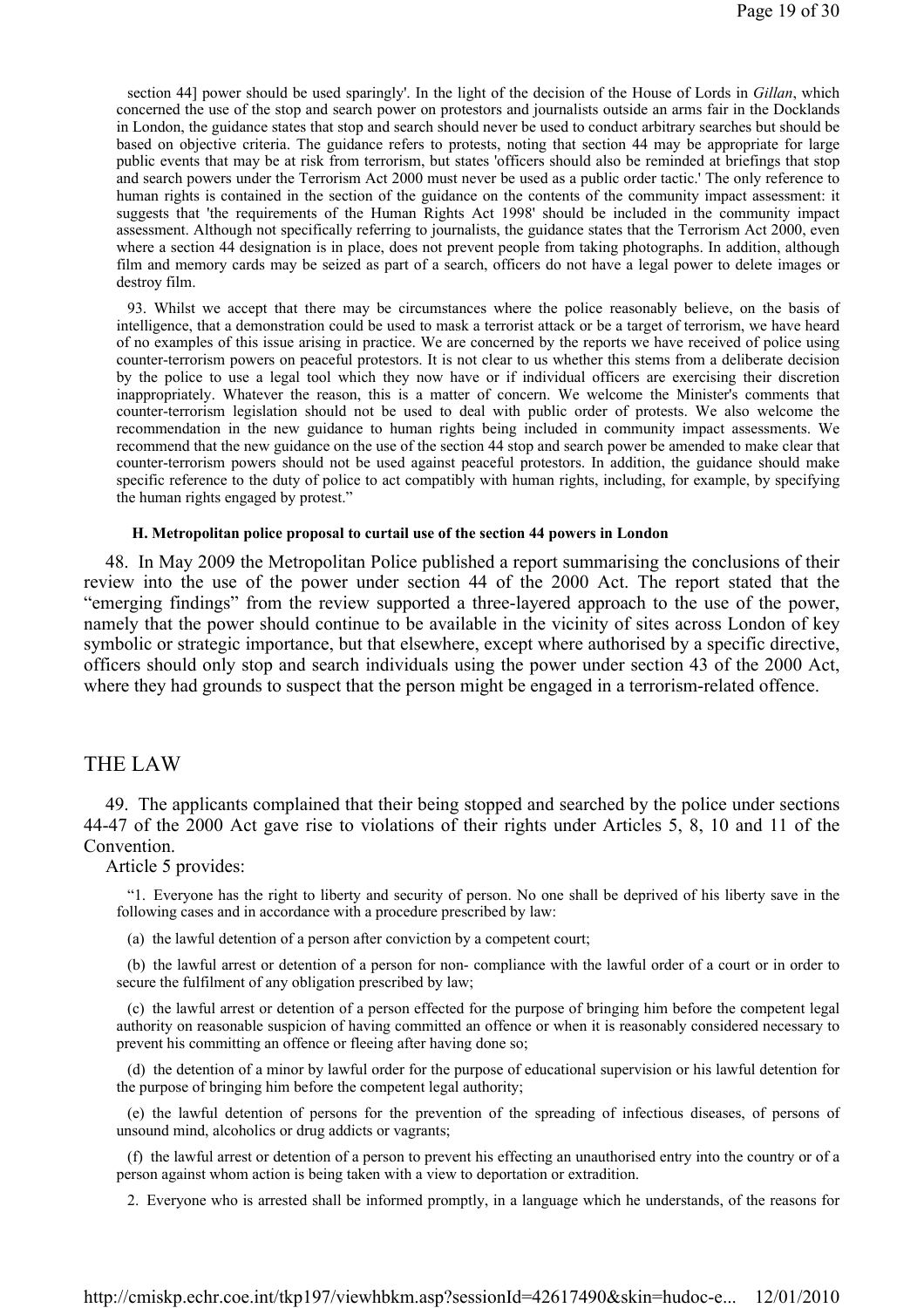his arrest and of any charge against him.

3. Everyone arrested or detained in accordance with the provisions of paragraph 1 (c) of this Article shall be brought promptly before a judge or other officer authorised by law to exercise judicial power and shall be entitled to trial within a reasonable time or to release pending trial. Release may be conditioned by guarantees to appear for trial.

4. Everyone who is deprived of his liberty by arrest or detention shall be entitled to take proceedings by which the lawfulness of his detention shall be decided speedily by a court and his release ordered if the detention is not lawful.

5. Everyone who has been the victim of arrest or detention in contravention of the provisions of this Article shall have an enforceable right to compensation."

#### Article 8 provides:

"1. Everyone has the right to respect for his private and family life, his home and his correspondence.

2. There shall be no interference by a public authority with the exercise of this right except such as is in accordance with the law and is necessary in a democratic society in the interests of national security, public safety or the economic well-being of the country, for the prevention of disorder or crime, for the protection of health or morals, or for the protection of the rights and freedoms of others."

#### Article 10 provides:

"1. Everyone has the right to freedom of expression. This right shall include freedom to hold opinions and to receive and impart information and ideas without interference by public authority and regardless of frontiers. This Article shall not prevent States from requiring the licensing of broadcasting, television or cinema enterprises.

2. The exercise of these freedoms, since it carries with it duties and responsibilities, may be subject to such formalities, conditions, restrictions or penalties as are prescribed by law and are necessary in a democratic society, in the interests of national security, territorial integrity or public safety, for the prevention of disorder or crime, for the protection of health or morals, for the protection of the reputation or rights of others, for preventing the disclosure of information received in confidence, or for maintaining the authority and impartiality of the judiciary."

## Article 11 provides:

"1. Everyone has the right to freedom of peaceful assembly and to freedom of association with others, including the right to form and to join trade unions for the protection of his interests.

2. No restrictions shall be placed on the exercise of these rights other than such as are prescribed by law and are necessary in a democratic society in the interests of national security or public safety, for the prevention of disorder or crime, for the protection of health or morals or for the protection of the rights and freedoms of others. This Article shall not prevent the imposition of lawful restrictions on the exercise of these rights by members of the armed forces, of the police or of the administration of the State."

### I. ADMISSIBILITY

50. The Government submitted that the applicants had not fully exhausted domestic remedies. First, they had not pursued the offer made by the High Court to hold a closed hearing with a special advocate to assist in determining whether or not, in the light of all the evidence relating to the risk of terrorist attack, the police and Secretary of State had been justified in issuing and confirming the authorisation order under section 44 of the 2000 Act (see paragraph 10 above). Secondly, the applicants did not appeal against the County Court's judgment rejecting their claims that, on the facts, the stop and search powers had been used against them in the vicinity of the arms fair unlawfully and for an improper purpose (see paragraph 24 above). It followed, therefore, that insofar as the applicants sought to argue before the Court that either the authorisation order in question or the stop and search measures used against them by the police had not been justified on the facts, they had failed to exhaust domestic remedies.

51. The applicants submitted that their complaint in the proceedings before the Court related to the compatibility of the terms of the statutory scheme with the Convention; it was their contention that, even if the power was used in accordance with domestic law, it breached Convention rights. They had brought this challenge in the domestic proceedings up to and including the House of Lords. While it was correct that they had not sought before the national courts to challenge the intelligence which had led to the making of the authorisation under section 44, this did not form part of their challenge in the present application either. The County Court proceedings had been stayed until the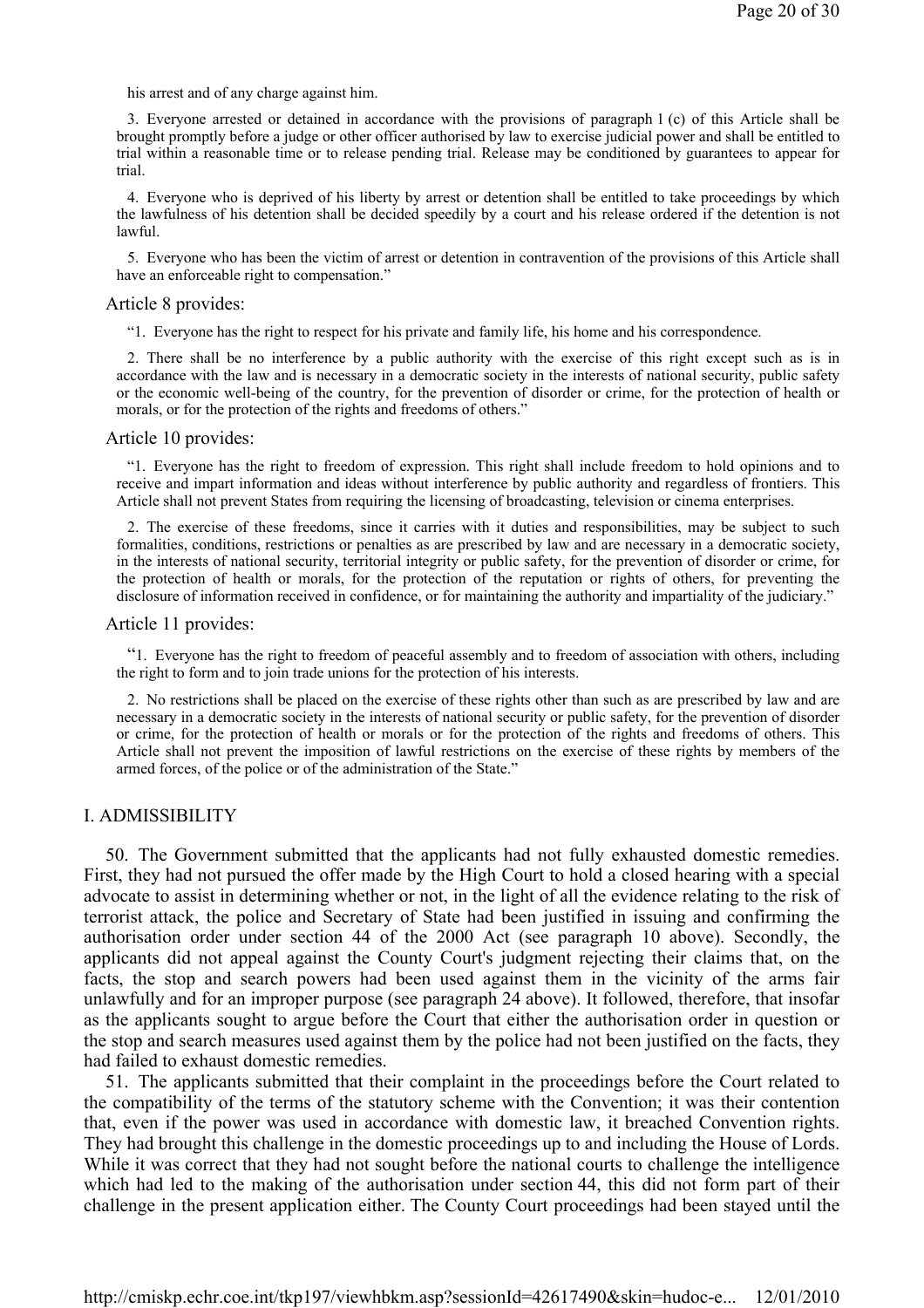House of Lords gave judgment. Once that judgment had been delivered, the resumed County Court proceedings were limited to determining whether the section 44 powers had been exercised in accordance with domestic law. An appeal against the County Court's judgment would not, therefore, have been an effective remedy in respect of the applicants' complaints under the Convention.

52. The Court notes that the applicants' complaints in the present case are focussed on the general compatibility of the stop and search powers with the above provisions of the Convention. They do not seek to challenge whether the section 44 authorisation which applied to them was justified in view of the intelligence available to the Metropolitan Police Commissioner and the Secretary of State, nor whether the constables stopped them "for the purpose of searching for articles of a kind which could be used in connection with terrorism." Since the applicants do not, therefore, dispute that the stop and search measures used against them complied with the terms of the 2000 Act, the remedies identified by the Government would have been neither relevant nor effective in relation to the complaints before the Court. It therefore rejects the Government's preliminary objection.

53. The Court notes, in addition, that the application is not manifestly ill-founded within the meaning of Article 35 § 3 of the Convention. It further notes that it is not inadmissible on any other grounds. It must therefore be declared admissible.

## II. THE MERITS

## **A. Alleged violation of Article 5 of the Convention**

#### *1. The parties' submissions*

54. The applicants contended that when the police officers stopped and searched them they were subjected to a deprivation of liberty within the meaning of Article 5 § 1. It was relevant that the police officer had the power to compel compliance with the section 44 procedure and had express powers to use reasonable force and/or to detain a person who refused to submit. The applicants had had no choice as to whether or not to comply with the police officer's order and would have been liable to criminal prosecution if they had refused. There was a total restraint on their liberty: they could not choose to turn around and walk away. Moreover, this power absolutely to restrict a person's movement was provided for the purpose of securing compliance with the search power, not merely incidental to it. Whilst the procedure might sometimes be relatively brief, that was not necessarily the case, especially given the breadth of the search power and the fact that a person could be required to remain with the police officer for as long as was reasonably necessary to permit the search to be carried out.

It was the applicants' case that, if Article 5 did apply, the measures in question were not "lawful" and "in accordance with a procedure prescribed by law" because of the breadth of the discretion afforded to the executive.

55. The Government submitted that the Court had never found the exercise of a power to stop and search to constitute a deprivation of liberty within Article 5 of the Convention. Moreover, in a number of cases the Convention organs had refused to find that restrictions on liberty far more intrusive than those at issue in the present case fell within the ambit of Article 5 (the Government referred *inter alia* to *Raimondo v. Italy*, 22 February 1994, Series A no. 281-A; *Trijonis v. Lithuania*, no. 2333/02, 15 December 2005; *Raninen v. Finland*, 16 December 1997, *Reports of Judgments and Decisions* 1997-VIII; *Gartukayev v. Russia*, no. 71933/01, 13 December 2005; and also *Cyprus v. Turkey,* no. 8007/77, Commission decision of 10 July 1978, Decisions and Reports (DR) 13, p. 85, § 235; *X. v. Germany*, no. 8334/78, Commission decision of 7 May 1981, DR 24, p. 131; *Guenat v. Switzerland*, no. 2472/94, Commission decision of 10 April 1995, DR 81-B, p. 13). The Government argued that when the power to stop and search was looked at against this background, the ordinary exercise by the police of such a power would plainly not in usual circumstances engage Article 5, and did not do so in the applicants' cases. There were a number of specific features which argued against the applicability of Article 5 in the particular circumstances of each applicant's case. First, the duration of the searches (20 minutes in respect of the first applicant and either five or 30 minutes in respect of the second) was clearly insufficient to amount to a deprivation of liberty in the absence of any aggravating factors. Secondly, the purpose for which the police exercised their powers was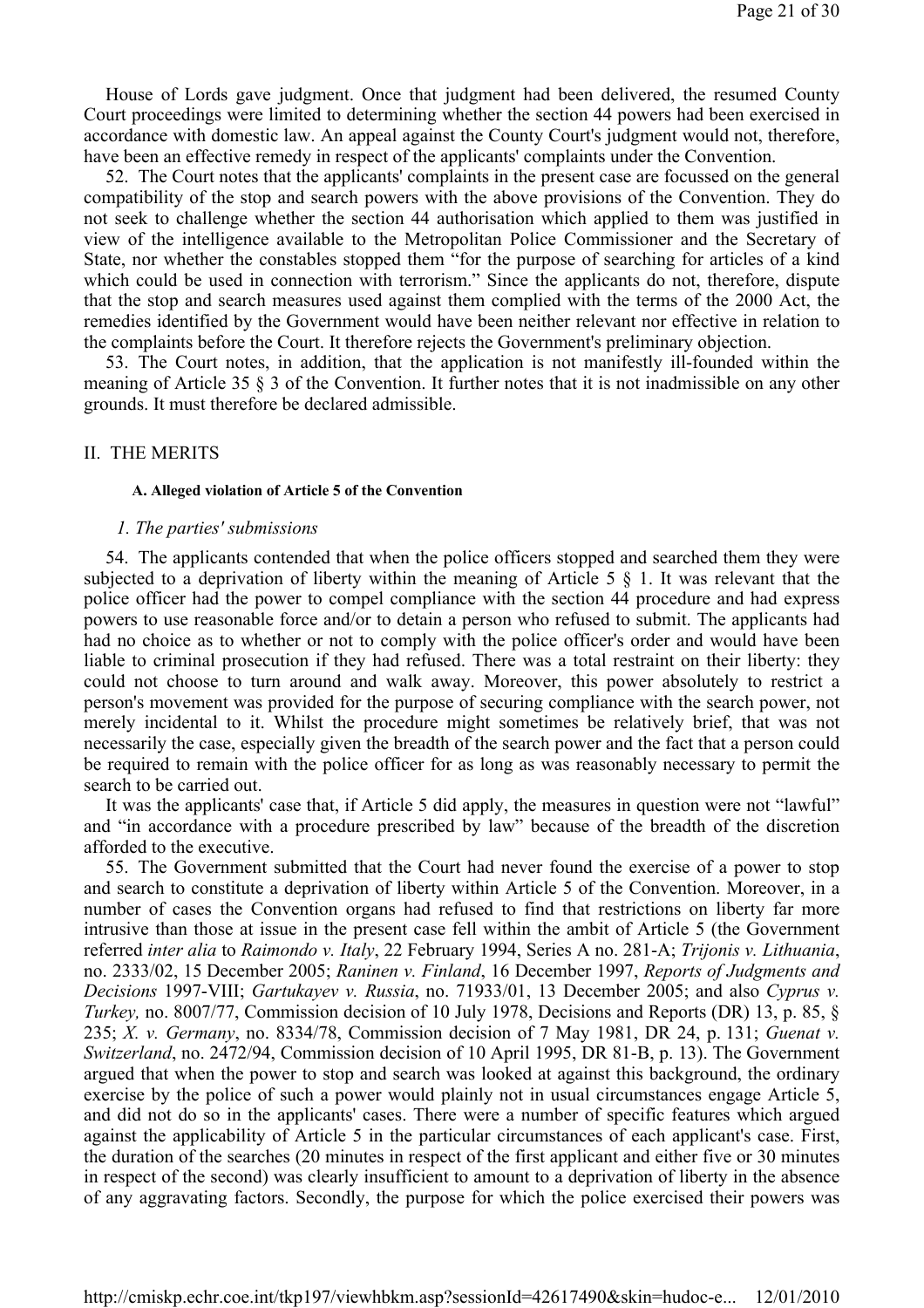not to deprive the applicants of their liberty but to conduct a limited search for specified articles. Thirdly, the applicants were not arrested or subjected to force of any kind. Fourthly, there was no close confinement in a restricted place. Fifthly, the applicants were not placed in custody or required to attend a particular location: they were searched on the spot.

The Government further reasoned that if, contrary to their submissions, Article 5 were held to apply, the stop and search of each applicant was lawful and justified under Article 5 § 1(b).

## *2. The Court's assessment*

56. The Court recalls that Article 5 § 1 is not concerned with mere restrictions on liberty of movement; such restrictions are governed by Article 2 of Protocol No. 4, which has not been ratified by the United Kingdom. In order to determine whether someone has been "deprived of his liberty" within the meaning of Article 5, the starting point must be his concrete situation and account must be taken of a whole range of criteria such as the type, duration, effects and manner of implementation of the measure in question. The difference between deprivation of and restriction upon liberty is nonetheless merely one of degree or intensity, and not one of nature or substance. Although the process of classification into one or other of these categories sometimes proves to be no easy task in that some borderline cases are a matter of pure opinion, the Court cannot avoid making the selection upon which the applicability or inapplicability of Article 5 depends (see *Guzzardi v. Italy*, 6 November 1980, §§92-93, Series A no. 39; *Ashingdane v. the United Kingdom*, 28 May 1985, § 41, Series A no. 93; *H.L. v. the United Kingdom*, no. 45508/99, § 89, ECHR 2004-IX).

57. The Court observes that although the length of time during which each applicant was stopped and search did not in either case exceed 30 minutes, during this period the applicants were entirely deprived of any freedom of movement. They were obliged to remain where they were and submit to the search and if they had refused they would have been liable to arrest, detention at a police station and criminal charges. This element of coercion is indicative of a deprivation of liberty within the meaning of Article 5 § 1 (see, for example, *Foka v. Turkey*, no. 28940/09, §§ 74-79, 24 June 2008). In the event, however, the Court is not required finally to determine this question in the light of its findings below in connection with Article 8 of the Convention.

## **B. Alleged violation of Article 8 of the Convention**

## *1. Whether there was an interference with the applicants' Article 8 rights*

58. The Court will first consider whether the stop and search measures amounted to an interference with the applicants' right to respect for their private life

## **a. The parties' submissions**

59. The applicants pointed out that the Court of Appeal had described section 44 as "an extremely wide power to intrude on the privacy of members of the public" and the Metropolitan Police Commissioner had conceded in the domestic court that the exercise of the powers amounted to an interference with the individual's Article 8 rights (see paragraph 14 above). They submitted that Lord Bingham had been wrong to conclude that Article 8 was not engaged because "an ordinary superficial search of the person and an opening of bags, of the kind to which passengers uncomplainingly submit at airports, for example, can scarcely be said to reach" the requisite level of seriousness. They reasoned that a person at an airport submitted to be searched because it was known that airport officials had coercive powers and because the freedom to travel by air was conditional upon agreeing to be searched. Such a person could, therefore, choose not to travel by air or leave behind any personal items which he would not wish to have examined in public. Section 44 was, however, qualitatively different. Citizens engaged in lawful business in any public place could, without any prior notice or any reasonable suspicion of wrongdoing whatsoever, be required to submit all their personal effects to a detailed coercive examination. They could not turn away and leave, as they could if they were, for example, hesitant to enter a public building with a search at the entrance. They would have no idea in advance that they were present in an area where active section 44 powers were in force. The Court's case-law, for example *Peck v. the United Kingdom,* no. 44647/98, §§ 57-63, ECHR 2003-I, made it clear that an individual did not automatically forfeit his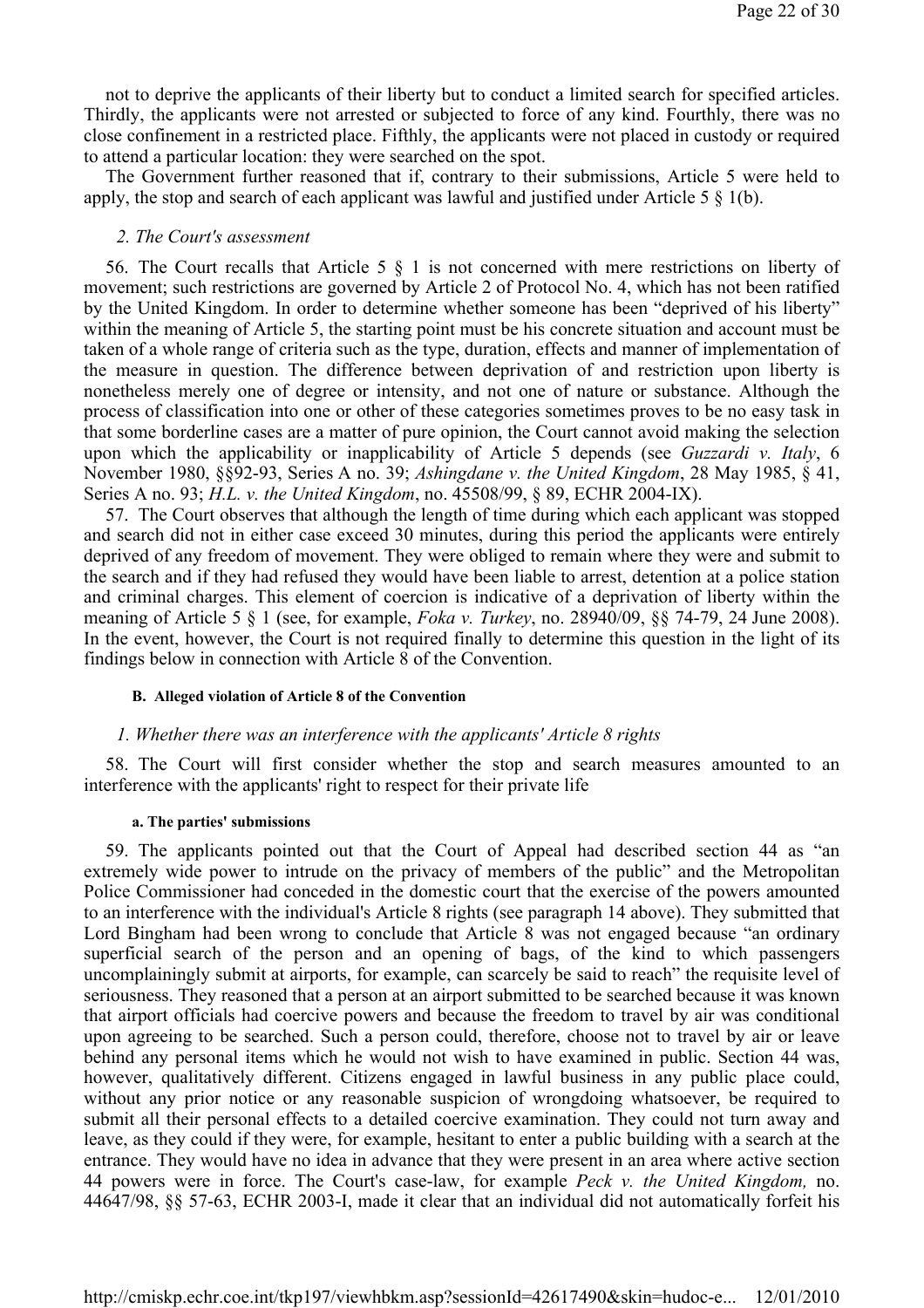privacy rights merely by taking his personal items into a public place such as a street. Moreover, the common thread running through Article 8 was personal autonomy. That concept was substantially undermined by the police power to require submission to a coercive search in a public place, particularly since the lack of prior notice entailed that everyone had to assume that, wherever they went in public, they might be required to submit to a search.

60. The Government submitted that the searches of the applicants did not amount to an interference with their right to respect for their private lives. Not every act that might impinge upon a person's autonomy or physical integrity would entail such an interference (see *Costello-Roberts v. the United Kingdom,* § 36, judgment of 25 March 1993, Series A no. 247-C). Whether or not the right to private life was engaged by a particular measure impinging on a person's autonomy or physical integrity would depend both upon the seriousness of that measure and upon the degree to which the person concerned had in the circumstances acted in a sphere where public life or the interests of other people were necessarily engaged. While the Government accepted that in certain circumstances a particularly intrusive search might amount to an interference with Article 8, they submitted that a normal, respectful search under section 45 of the 2000 Act would not and that there was no interference in the applicants' cases. The applicants were not searched at home, or even in a police station, but on the spot. In accordance with the Code (see paragraph 36 above), since neither applicant was asked to remove any articles of clothing, only an examination of outer garments and bags was conducted, of the type to which passengers regularly submit at airports. The applicants were not asked for personal details beyond their names, addresses and places of birth. In both cases, the intrusion was of relatively brief duration. Moreover, the applicants had brought themselves into contact with the public sphere through their voluntary engagement with a public demonstration. The fact that in other circumstances a more intrusive search might be conducted did not enable the present applicants to complain of any interference with their rights under Article 8: the Court did not examine the possible operation of legislation *in abstracto.*

#### **b. The Court's assessment**

61. As the Court has had previous occasion to remark, the concept of "private life" is a broad term not susceptible to exhaustive definition. It covers the physical and psychological integrity of a person. The notion of personal autonomy is an important principle underlying the interpretation of its guarantees (see *Pretty v. the United Kingdom,* no. 2346/02, § 61, ECHR 2002-III). The Article also protects a right to identity and personal development, and the right to establish relationships with other human beings and the outside world. It may include activities of a professional or business nature. There is, therefore, a zone of interaction of a person with others, even in a public context, which may fall within the scope of "private life". There are a number of elements relevant to a consideration of whether a person's private life is concerned in measures effected outside a person's home or private premises. In this connection, a person's reasonable expectations as to privacy may be a significant, though not necessarily conclusive, factor (see *P.G. and J.H. v. the United Kingdom*, no. 44787/98, §§ 56-57, ECHR 2001-IX and *Peck,* cited above, §§ 57-63). In *Foka*, cited above, § 85, where the applicant was subjected to a forced search of her bag by border guards, the Court held that "any search effected by the authorities on a person interferes with his or her private life."

62. Turning to the facts of the present case, the Court notes that sections 44-47 of the 2000 Act permit a uniformed police officer to stop any person within the geographical area covered by the authorisation and physically search the person and anything carried by him or her. The police officer may request the individual to remove headgear, footwear, outer clothing and gloves. Paragraph 3.5 of the related Code of Practice further clarifies that the police officer may place his or her hand inside the searched person's pockets, feel around and inside his or her collars, socks and shoes and search the person's hair (see paragraph 36 above). The search takes place in public and failure to submit to it amounts to an offence punishable by imprisonment or a fine or both (see paragraph 33) above). In the domestic courts, although the House of Lords doubted whether Article 8 was applicable, since the intrusion did not reach a sufficient level of seriousness, the Metropolitan Police Commissioner conceded that the exercise of the power under section 44 amounted to an interference with the individual's Article 8 rights and the Court of Appeal described it as "an extremely wide power to intrude on the privacy of the members of the public". (see paragraphs 14 and 19 above).

63. The Government argue that in certain circumstances a particularly intrusive search may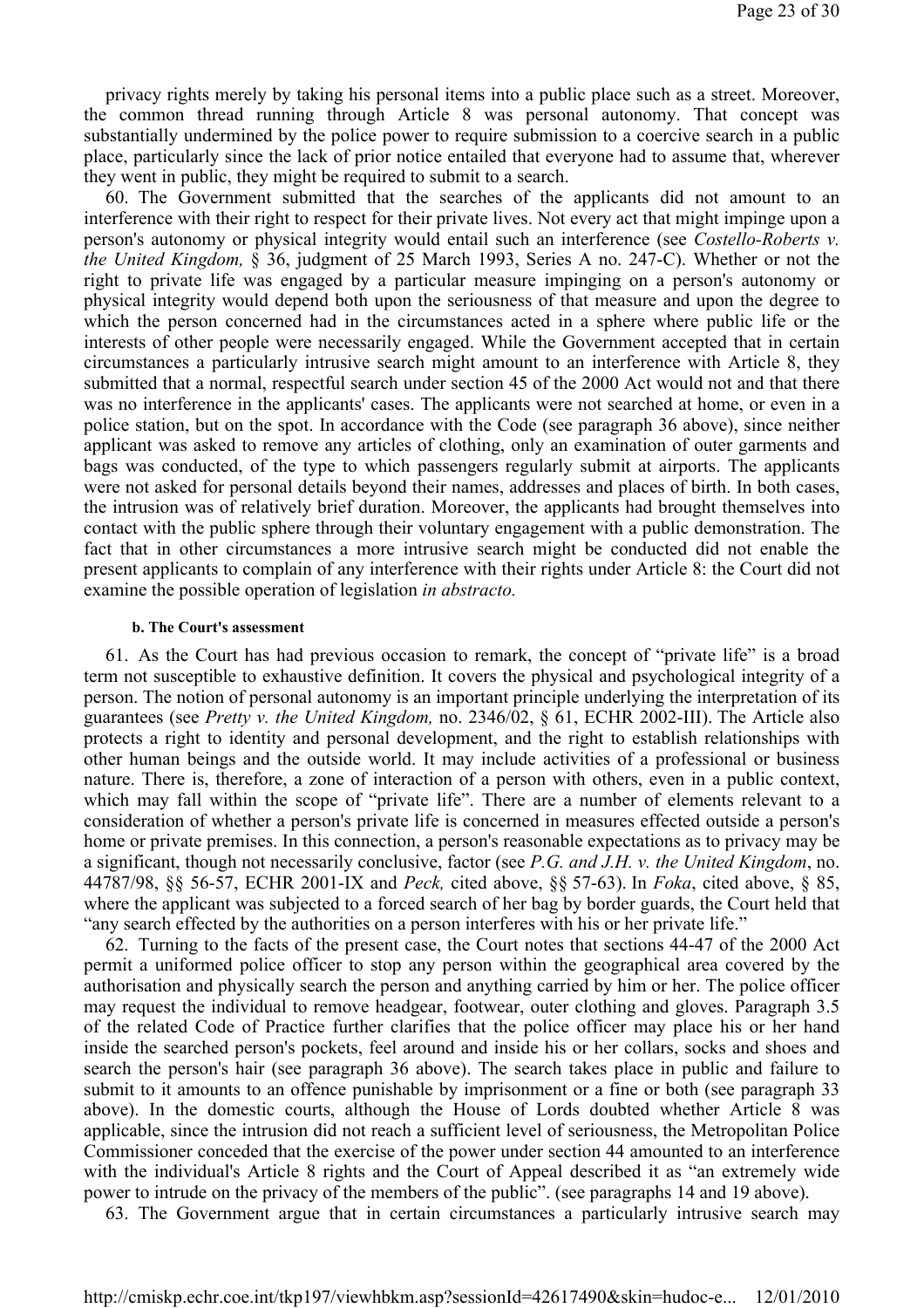amount to an interference with an individual's Article 8 rights, as may a search which involves perusing an address book or diary or correspondence, but that a superficial search which does not involve the discovery of such items does not do so. The Court is unable to accept this view. Irrespective of whether in any particular case correspondence or diaries or other private documents are discovered and read or other intimate items are revealed in the search, the Court considers that the use of the coercive powers conferred by the legislation to require an individual to submit to a detailed search of his person, his clothing and his personal belongings amounts to a clear interference with the right to respect for private life. Although the search is undertaken in a public place, this does not mean that Article 8 is inapplicable. Indeed, in the Court's view, the public nature of the search may, in certain cases, compound the seriousness of the interference because of an element of humiliation and embarrassment. Items such as bags, wallets, notebooks and diaries may, moreover, contain personal information which the owner may feel uncomfortable about having exposed to the view of his companions or the wider public.

64. The Court is also unpersuaded by the analogy drawn with the search to which passengers uncomplainingly submit at airports or at the entrance of a public building. It does not need to decide whether the search of the person and of his bags in such circumstances amounts to an interference with an individual's Article 8 rights, albeit one which is clearly justified on security grounds, since for the reasons given by the applicants the situations cannot be compared. An air traveller may be seen as consenting to such a search by choosing to travel. He knows that he and his bags are liable to be searched before boarding the aeroplane and has a freedom of choice, since he can leave personal items behind and walk away without being subjected to a search. The search powers under section 44 are qualitatively different. The individual can be stopped anywhere and at any time, without notice and without any choice as to whether or not to submit to a search.

65. Each of the applicants was stopped by a police officer and obliged to submit to a search under section 44 of the 2000 Act. For the reasons above, the Court considers that these searches constituted interferences with their right to respect for private life under Article 8. Such an interference is justified by the terms of paragraph 2 of Article 8 only if it is "in accordance with the law", pursues one or more of the legitimate aims referred to in paragraph 2 and is "necessary in a democratic society" in order to achieve the aim or aims (see, for example, *Liberty and Others v. the United Kingdom,* no. 58243/00, § 58, ECHR 2008-...).

## *2. Whether the interference was "in accordance with the law"*

## **a. The parties' submissions**

#### *i. The applicants*

66. The applicants submitted that the object of the legal certainty requirement running through the Convention was to give protection against arbitrary interference by the public authorities. It followed that "law" must be accessible, foreseeable and compatible with the rule of law, giving an adequate indication of the circumstances in which a power might be exercised and thereby enabling members of the public to regulate their conduct and foresee the consequences of their actions. The executive could not be granted an unfettered discretion; moreover, the scope of any discretion conferred on the executive had to be defined with such precision, appropriate to the subject matter, as to make clear the conditions in which a power might be exercised. In addition, there had to be legal safeguards against abuse.

67. The applicants submitted that the requirement of accessibility was not met in their case. Whilst sections 44-47 of the 2000 Act were adequately accessible to the public, the authorisation and confirmation were not. Thus, a member of the public would know that a section 44 power to stop and search could be conferred on the police, but would not know at any given time or in any given place whether it had been so conferred. He could not know whether, if he went to any particular location, he would be liable to be stopped and searched and, if he were stopped and searched, he could not know whether the police officer was authorised to carry out the procedure. When, unknown to a member of the public, the power had been conferred on a constable, the constable's discretion to stop and search was broad and ill-defined, requiring no grounds of suspicion and constrained solely by the condition that it could be exercised only for the purpose of searching for articles of a kind which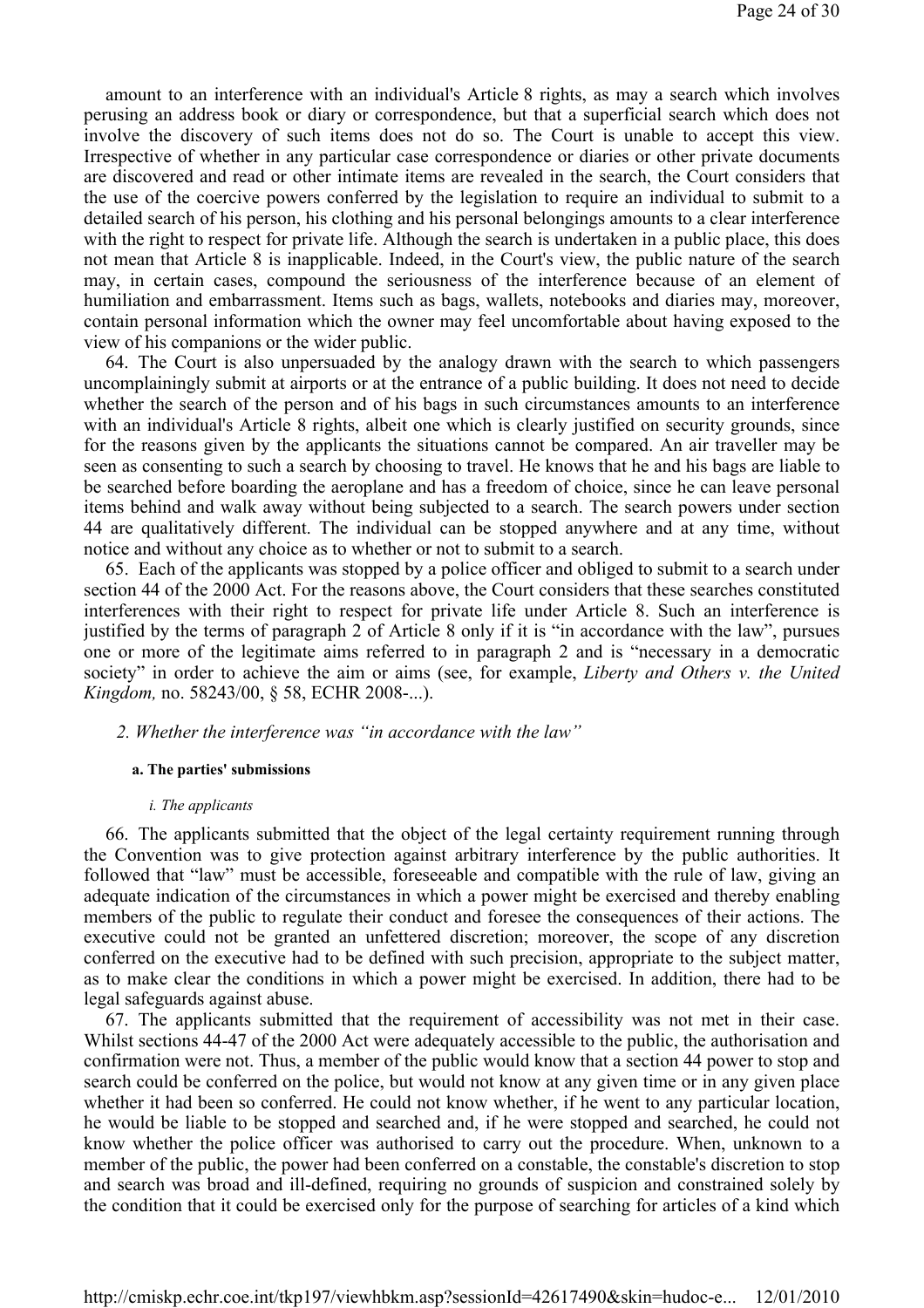could be used in connection with terrorism.

68. They contended that although the 2000 Act and Code A (see paragraphs 28-36 above) informed the public of the availability and scope of the section 44 powers, if duly authorised, they did not require the fact or details of any authorisation to be publicised in any way, even retrospectively. In the applicants' view, the efficacy of the section 44 power would not be weakened by advance notification of its availability. Prior notice would reinforce the deterrent effect of the measure. Furthermore, the availability and scope of other stop and search powers, for example, at ports and borders, were publicised without undermining their efficacy. During the domestic proceedings the Government had consented to the retrospective publication of the authorisations relevant to the case, which covered the whole of the Metropolitan Police District. It could not be correct that the purpose of using the section 44 power had been "wholly undermined" because the extent of the authorisation was now known.

69. The applicants further alleged that there were insufficient safeguards against misuse of the power to stop and search. The Government had appointed an Independent Reviewer into the operation of the 2000 Act (see paragraphs 37-43 above). However, concerning the "extensive" deployment nationwide of section 44 powers, for example, Lord Carlile had decided that it would not be in the public interest to provide details of the reasons and events.

70. No prior judicial authorisation was required for the availability of the power and the possibility of bringing proceedings in the County Court to determine whether the power had been properly and lawfully used was a wholly inadequate safeguard against misuse and arbitrariness. The *ex post facto* review of the exercise of the power by the County Court in any individual's case did not rectify the lack of legal certainty associated with the power. The applicants' own cases illustrated this point: once the House of Lords had rejected their complaints under the Convention, it was open to the County Court only to determine whether the officers were actually looking for terrorist articles and whether the applicants were obviously not terrorist suspects, a question to which a positive answer was virtually impossible. The removal of the "reasonable suspicion" requirement, or any other objective basis for the search, rendered the citizen extremely vulnerable to an arbitrary exercise of power, restrained only by the police officer's honesty to divulge what type of incriminating article he was looking for on the occasion in question. The lack of any practical and effective safeguards was compounded by the apparent breadth of the definition of "articles of a kind which could be used in connection with terrorism". There was thus a real risk that the powers might be misused so as to regulate protest or to maintain public order, rather than to counter terrorism. This clearly had farreaching consequences for civil liberties in the United Kingdom, particularly when, at the material time, the authorisation covered the whole of the Metropolitan Police District; had been continuously renewed every month for almost six years; and when there was no requirement that the authorisation be necessary or suitable, but only "expedient", for preventing terrorism.

#### *ii. The Government*

71. The Government submitted that the requirement of lawfulness under the Convention was met in the present case by a combination of the legislative provisions; the information given to individuals following a search under section 44; the precise instructions in the Code on how search powers were to be exercised; and the availability of court proceedings to challenge the use of those powers by the police in individual cases. Sections 44-45 of the 2000 Act were clear as to their effect. They gave notice to citizens that they might be required to submit to a stop and search and provided safeguards against abuse, well in excess of provisions of national law that the Court or Commission in cases had held to be sufficiently foreseeable in the national security context (as in, for example, *Brind v. the United Kingdom* (dec.), no. 18714/91, 9 May 1994; *Al-Nashif v. Bulgaria*, no. 50963/99, §§ 117-129, 20 June 2002; *Esbester v. the United Kingdom* (dec.), no. 18601/91, 2 April 1993).

72. In this regard, it was relevant that the statutory framework in sections 44-46 of the 2000 Act carefully defined and restricted the purposes for which the search powers could be used; who could issue authorisations; under what circumstances and for how long authorisations could be issued; who could confirm those authorisations; in what circumstances and for how long authorisations could be given and in what circumstances the search powers themselves could be exercised. In addition the Code, which was a public document, set out very detailed instructions on the exercise of the stop and search power. It required an officer conducting a search to explain to the individual who was stopped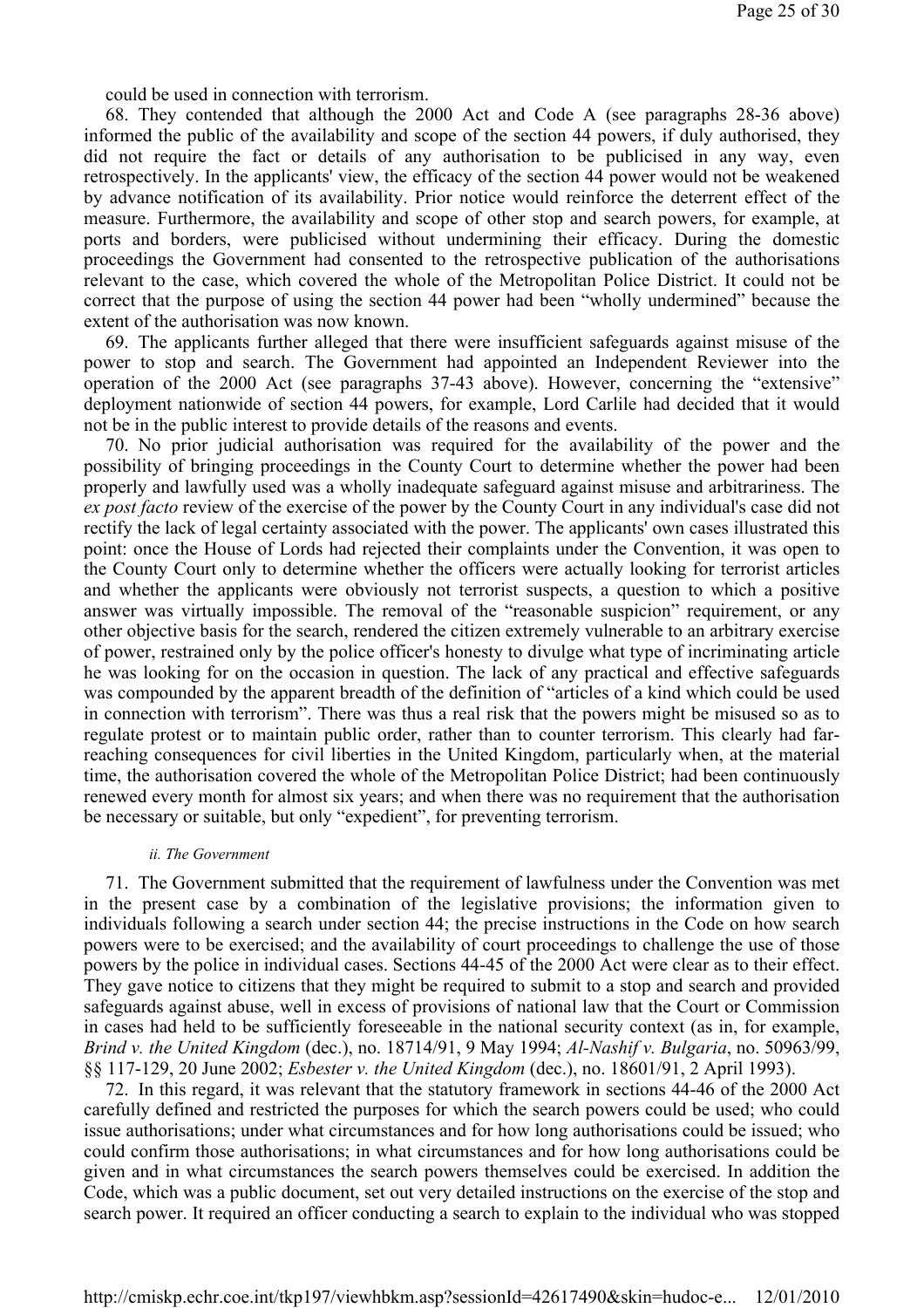the precise purpose of the search, the nature of the legal power exercised and the fact and nature of any authorisation given for the search. The authorisation could be challenged by way of judicial review proceedings on the ground that it exceeded the enabling power in section 44 of the 2000 Act. If the search were claimed to have been conducted for improper purposes, or contrary to the provisions of the 2000 Act or the Code, it could be challenged by way of judicial review proceedings or in a County Court action for damages. Further protection against any arbitrary interference with individuals' rights was provided by the oversight of Lord Carlile, who was appointed as Independent Reviewer to monitor the exercise of the powers under the 2000 Act.

73. The Government rejected the applicants' contention that authorisations should be published in advance. First, and crucially, it would wholly undermine the purpose for which authorisations were given. Publishing details of authorisations would by implication reveal those places where such measures to protect against terrorist attack had not been put in place, identifying them as soft targets for terrorists. It would undermine the ability of the police to use stop and search powers effectively, without giving advance warning to terrorists, where they suspected terrorists to be operating. It would also assist terrorists in assessing the State's effectiveness in penetrating their networks or understanding their activities.

74. The Government maintained that there were adequate safeguards against the misuse of the power. The combination of oversight by the Independent Reviewer and scrutiny by the national courts fully met any assertion that the section 44-46 powers could be used arbitrarily. For example, in the applicants' case, the County Court was able to – and did – examine whether the officers used their powers under section 45 for their proper purpose, namely to look for terrorist articles. The officers were not free to act arbitrarily. The applicants had a right to cross-examine them and the court was free to form its own view about their evidence. The fact that, in the event, the County Court accepted the officers' evidence did not in any way indicate that its oversight was inadequate.

75. In the Government's view, the applicants' complaints in this connection were, in essence, a collateral attack on the absence of any "reasonable suspicion" requirement in sections 44-46 of the 2000 Act. But there were good reasons why officers should not have to act upon reasonable suspicion: as Lord Bingham pointed out in the House of Lords (see paragraph 21 above), this was to ensure that a constable was not deterred from stopping and searching a person whom he suspected as a potential terrorist by the fear that he could not show reasonable grounds for his suspicion. It reflected the fact that intelligence rarely provided complete information about when and where a terrorist attack might occur and thus that vital decisions had to be taken on the basis of partial information.

#### **b. The Court's assessment**

76. The Court recalls its well established case-law that the words "in accordance with the law" require the impugned measure both to have some basis in domestic law and to be compatible with the rule of law, which is expressly mentioned in the preamble to the Convention and inherent in the object and purpose of Article 8. The law must thus be adequately accessible and foreseeable, that is, formulated with sufficient precision to enable the individual - if need be with appropriate advice - to regulate his conduct (*S. and Marper v. the United Kingdom* [GC], nos. 30562/04 and 30566/04, §§ 95 and 96, ECHR 2008-...).

77. For domestic law to meet these requirements it must afford a measure of legal protection against arbitrary interferences by public authorities with the rights safeguarded by the Convention. In matters affecting fundamental rights it would be contrary to the rule of law, one of the basic principles of a democratic society enshrined in the Convention, for a legal discretion granted to the executive to be expressed in terms of an unfettered power. Consequently, the law must indicate with sufficient clarity the scope of any such discretion conferred on the competent authorities and the manner of its exercise (*Rotaru v. Romania* [GC], no. 28341/95, § 55, ECHR 2000-V; *Hasan and Chaush v. Bulgaria* [GC], no. 30985/96, § 4, ECHR 2000-XI; *Maestri v. Italy* [GC], no. 39748/98, § 30, ECHR 2004-I; see also, amongst other examples, *Silver and Others v. the United Kingdom*, 25 March 1983, §§ 88-90, Series A no. 61; *Funke v. France,* §§ 56-57, judgment of 25 February 1993, Series A no. 256-A; *Al-Nashif v. Bulgaria*, no. 50963/99, § 119, 20 June 2002; *Ramazanova and Others v. Azerbaijan*, no. 44363/02, § 62, 1 February 2007; *Glas Nadezhda EOOD and Anatoliy Elenkov v. Bulgaria*, no. 14134/02, § 46, ECHR 2007-XI (extracts); *Vlasov v. Russia*,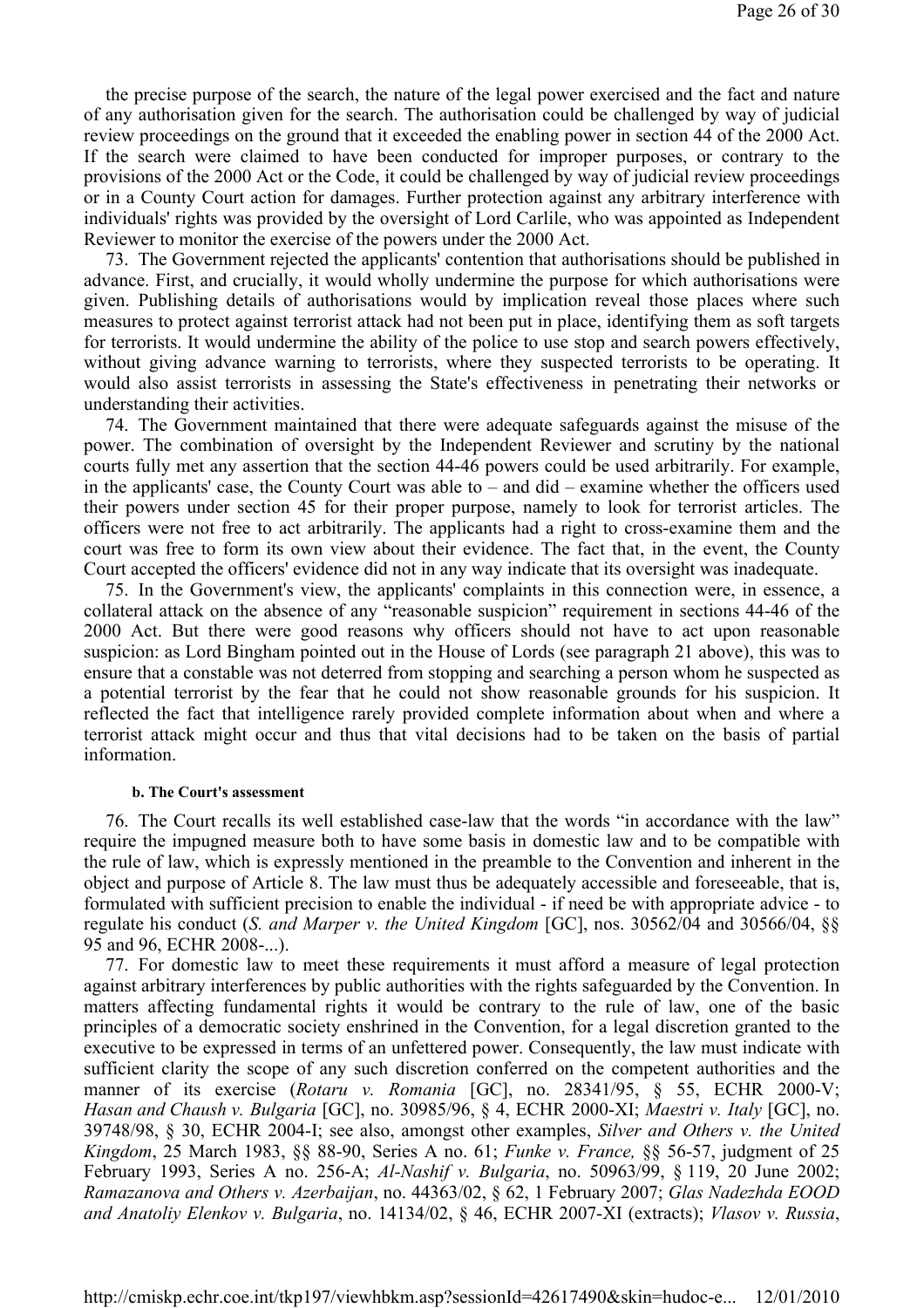no. 78146/01, § 125, 12 June 2008; *Meltex Ltd and Movsesyan v. Armenia*, no. 32283/04, § 81, 17 June 2008). The level of precision required of domestic legislation – which cannot in any case provide for every eventuality – depends to a considerable degree on the content of the instrument in question, the field it is designed to cover and the number and status of those to whom it is addressed (see, for example, *Hashman and Harrup v. the United Kingdom* [GC], no. 25594/94, § 31, ECHR 1999-VIII; *S. and Marper*, cited above, § 96).

78. It is not disputed that the power in question in the present case has a basis in domestic law, namely sections 44-47 of the 2000 Act (see paragraphs 28-34 above). In addition, the Code of Practice, which is a public document, sets out details of the manner in which the constable must carry out the search (see paragraphs 35-36 above).

79. The applicants, however, complain that these provisions confer an unduly wide discretion on the police, both in terms of the authorisation of the power to stop and search and its application in practice. The House of Lords considered that this discretion was subject to effective control, and Lord Bingham identified eleven constraints on abuse of power (see paragraph 16 above). However, in the Court's view, the safeguards provided by domestic law have not been demonstrated to constitute a real curb on the wide powers afforded to the executive so as to offer the individual adequate protection against arbitrary interference.

80. The Court notes at the outset that the senior police officer referred to in section 44(4) of the Act is empowered to authorise any constable in uniform to stop and search a pedestrian in any area specified by him within his jurisdiction if he "considers it expedient for the prevention of acts of terrorism". However, "expedient" means no more than "advantageous" or "helpful". There is no requirement at the authorisation stage that the stop and search power be considered "necessary" and therefore no requirement of any assessment of the proportionality of the measure. The authorisation is subject to confirmation by the Secretary of State within 48 hours. The Secretary of State may not alter the geographical coverage of an authorisation and although he or she can refuse confirmation or substitute an earlier time of expiry, it appears that in practice this has never been done. Although the exercise of the powers of authorisation and confirmation is subject to judicial review, the width of the statutory powers is such that applicants face formidable obstacles in showing that any authorisation and confirmation are *ultra vires* or an abuse of power.

81. The authorisation must be limited in time to 28 days, but it is renewable. It cannot extend beyond the boundary of the police force area and may be limited geographically within that boundary. However, many police force areas in the United Kingdom cover extensive regions with a concentrated populations. The Metropolitan Police Force Area, where the applicants were stopped and searched, extends to all of Greater London. The failure of the temporal and geographical restrictions provided by Parliament to act as any real check on the issuing of authorisations by the executive are demonstrated by the fact that an authorisation for the Metropolitan Police District has been continuously renewed in a "rolling programme" since the powers were first granted (see paragraph 34 above).

82. An additional safeguard is provided by the Independent Reviewer (see paragraph 37 above). However, his powers are confined to reporting on the general operation of the statutory provisions and he has no right to cancel or alter authorisations, despite the fact that in every report from May 2006 onwards he has expressed the clear view that "section 44 could be used less and I expect it to be used less" (see paragraphs 38-43 above).

83. Of still further concern is the breadth of the discretion conferred on the individual police officer. The officer is obliged, in carrying out the search, to comply with the terms of the Code. However, the Code governs essentially the mode in which the stop and search is carried out, rather than providing any restriction on the officer's decision to stop and search. That decision is, as the House of Lords made clear, one based exclusively on the "hunch" or "professional intuition" of the officer concerned (see paragraph 23 above). Not only is it unnecessary for him to demonstrate the existence of any reasonable suspicion; he is not required even subjectively to suspect anything about the person stopped and searched. The sole proviso is that the search must be for the purpose of looking for articles which could be used in connection with terrorism, a very wide category which could cover many articles commonly carried by people in the streets. Provided the person concerned is stopped for the purpose of searching for such articles, the police officer does not even have to have grounds for suspecting the presence of such articles. As noted by Lord Brown in the House of Lords,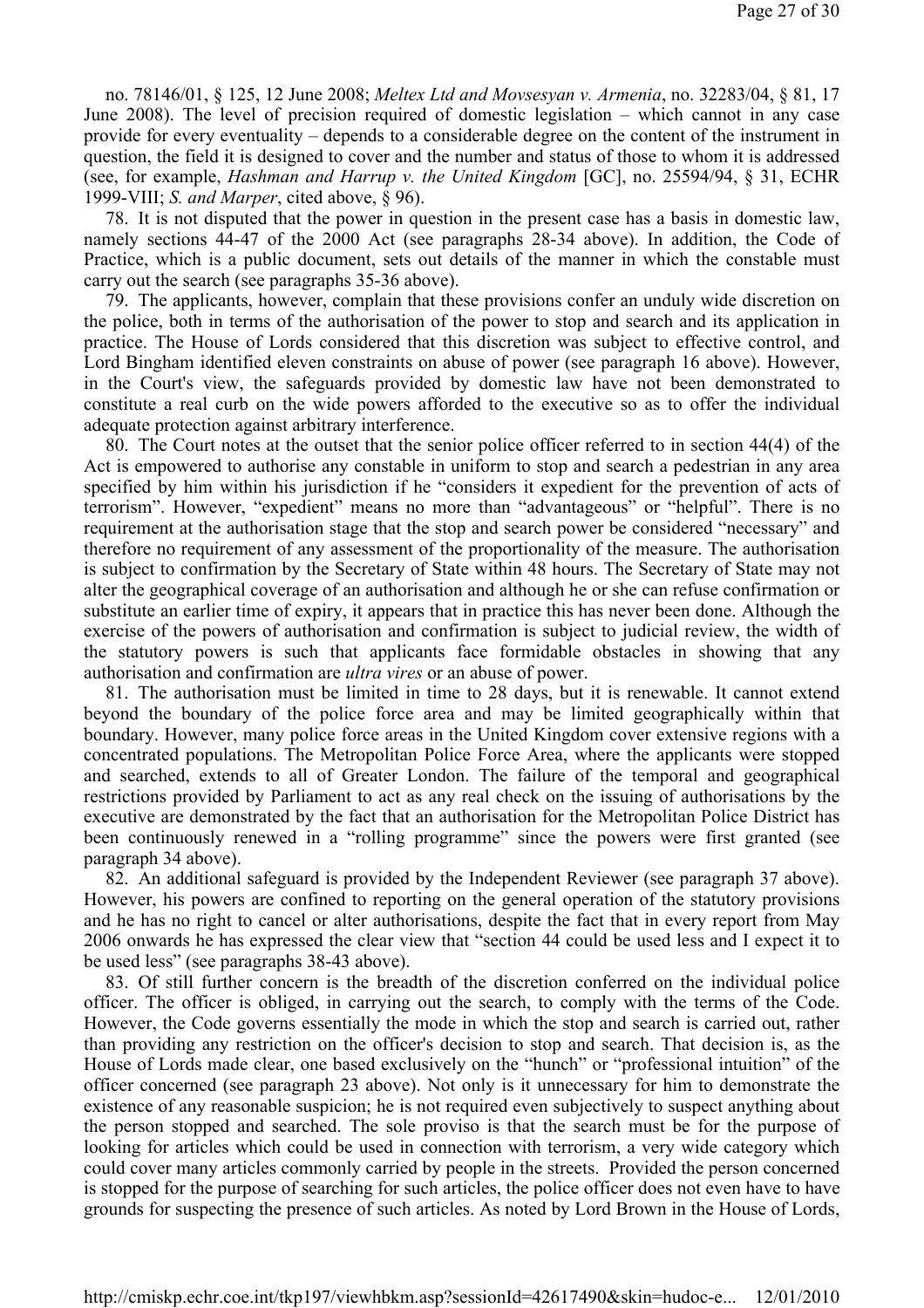the stop and search power provided for by section 44 "radically ... departs from our traditional understanding of the limits of police power" (see paragraph 23 above).

84. In this connection the Court is struck by the statistical and other evidence showing the extent to which resort is had by police officers to the powers of stop and search under section 44 of the Act. The Ministry of Justice recorded a total of 33,177 searches in 2004/5, 44,545 in 2005/6, 37,000 in 2006/7 and 117,278 in 2007/8 (see paragraphs 44-46 above). In his Report into the operation of the Act in 2007, Lord Carlile noted that while arrests for other crimes had followed searches under section 44, none of the many thousands of searches had ever related to a terrorism offence; in his 2008 Report Lord Carlile noted that examples of poor and unnecessary use of section 44 abounded, there being evidence of cases where the person stopped was so obviously far from any known terrorism profile that, realistically, there was not the slightest possibility of him/her being a terrorist, and no other feature to justify the stop.

85. In the Court's view, there is a clear risk of arbitrariness in the grant of such a broad discretion to the police officer. While the present cases do not concern black applicants or those of Asian origin, the risks of the discriminatory use of the powers against such persons is a very real consideration, as the judgments of Lord Hope, Lord Scott and Lord Brown recognised. The available statistics show that black and Asian persons are disproportionately affected by the powers, although the Independent Reviewer has also noted, in his most recent report, that there has also been a practice of stopping and searching white people purely to produce greater racial balance in the statistics (see paragraphs 43-44 above). There is, furthermore, a risk that such a widely framed power could be misused against demonstrators and protestors in breach of Article 10 and/or 11 of the Convention.

86. The Government argue that safeguards against abuse are provided by the right of an individual to challenge a stop and search by way of judicial review or an action in damages. But the limitations of both actions are clearly demonstrated by the present case. In particular, in the absence of any obligation on the part of the officer to show a reasonable suspicion, it is likely to be difficult if not impossible to prove that the power was improperly exercised.

87. In conclusion, the Court considers that the powers of authorisation and confirmation as well as those of stop and search under sections 44 and 45 of the 2000 Act are neither sufficiently circumscribed nor subject to adequate legal safeguards against abuse. They are not, therefore, "in accordance with the law" and it follows that there has been a violation of Article 8 of the Convention.

## **C. Alleged violations of Articles 10 and 11 of the Convention**

88. The applicants further alleged that their rights to freedom of expression under Article 10, and freedom of assembly under Article 11, of the Convention were violated. It was argued that a stop and search which had the effect of delaying, even temporarily, contemporaneous reporting or filming of a protest amounted to an interference with Article 10 rights. It was further argued that the legislation itself, with its inadequate safeguards, might well have an intimidatory and chilling effect on the exercise of those rights in the form of peaceful protest and that this was precisely the position in the case of the first applicant.

89. The Government argued that neither the existence of the powers to stop and search nor the exercise of those powers in the particular circumstances of the applicants' case constituted an interference with their Article 10 or 11 rights.

90. In the light of its above conclusion that there has been a violation of Article 8, the Court does not consider it necessary to examine the applicants' remaining complaints under the Convention.

## III. APPLICATION OF ARTICLE 41 OF THE CONVENTION

## 91. Article 41 of the Convention provides:

"If the Court finds that there has been a violation of the Convention or the Protocols thereto, and if the internal law of the High Contracting Party concerned allows only partial reparation to be made, the Court shall, if necessary, afford just satisfaction to the injured party."

#### **A. Damage**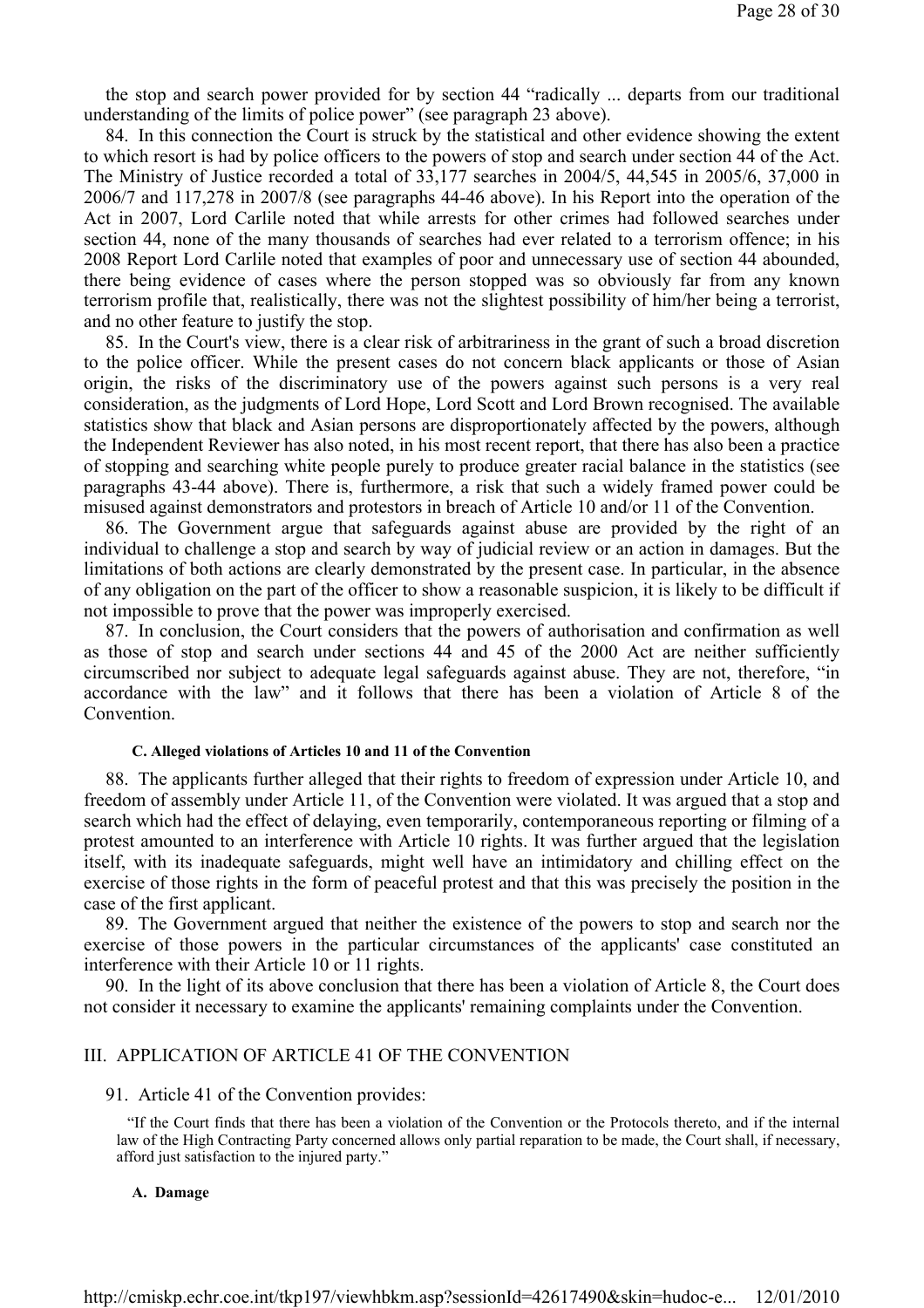92. The applicants submitted that they had felt harassed and intimidated by the police actions and that it would be appropriate for the Court to award compensation of GBP 500 each in respect of nonpecuniary damage.

93. The Government submitted that, in view of the short duration of the stop and search, no monetary compensation should be awarded.

94. The Court agrees with the Government that the finding of a violation constitutes sufficient just satisfaction in the circumstances of the present case.

## **B. Costs and expenses**

95. The applicants also claimed GBP 40,652.06, including value-added tax (VAT), for the costs and expenses incurred before the Court. These included GBP 8,178.92 costs of Liberty (charging at GBP 210 per hour for principal lawyers and GBP 111 per hour for a trainee solicitor) together with the fees of three counsel totalling GBP 32,473.14 including VAT.

96. The Government submitted that the hourly rates charged by the applicants' representatives and the number of hours claimed for were excessive, particularly since the issues had already been litigated in detail before the domestic courts.

97. According to the Court's case-law, an applicant is entitled to the reimbursement of costs and expenses only in so far as it has been shown that these have been actually and necessarily incurred and were reasonable as to quantum. In the present case, regard being had to the information in its possession and awards made in comparable cases against the United Kingdom (see, for example, *S. and Marper*, cited above), the Court considers it reasonable to award the sum of EUR 35,000 covering costs for the proceedings before the Court, less EUR 1,150 already received by way of legal aid.

## **C. Default interest**

98. The Court considers it appropriate that the default interest should be based on the marginal lending rate of the European Central Bank, to which should be added three percentage points.

# FOR THESE REASONS, THE COURT UNANIMOUSLY

- 1. *Declares* the application admissible;
- 2. *Holds* that there has been a violation of Article 8 of the Convention;
- 3. *Holds* that there is no need to examine the complaints under Articles 5, 10 and 11 of the Convention;
- 4. *Holds* that the finding of a violation constitutes sufficient just satisfaction in respect of any nonpecuniary damage suffered by the applicants;
- 5. *Holds*

(a) that the respondent State is to pay the applicants, within three months from the date on which the judgment becomes final in accordance with Article 44 § 2 of the Convention, EUR 33,850 (thirty-three thousand eight hundred and fifty euros), plus any tax that may be chargeable to the applicants, in respect of costs and expenses, to be converted into pounds sterling at the rate applicable at the date of settlement;

(b) that from the expiry of the above-mentioned three months until settlement simple interest shall be payable on the above amount at a rate equal to the marginal lending rate of the European Central Bank during the default period plus three percentage points;

6. *Dismisses* the remainder of the applicants' claim for just satisfaction.

Done in English, and notified in writing on 12 January 2010, pursuant to Rule 77 §§ 2 and 3 of